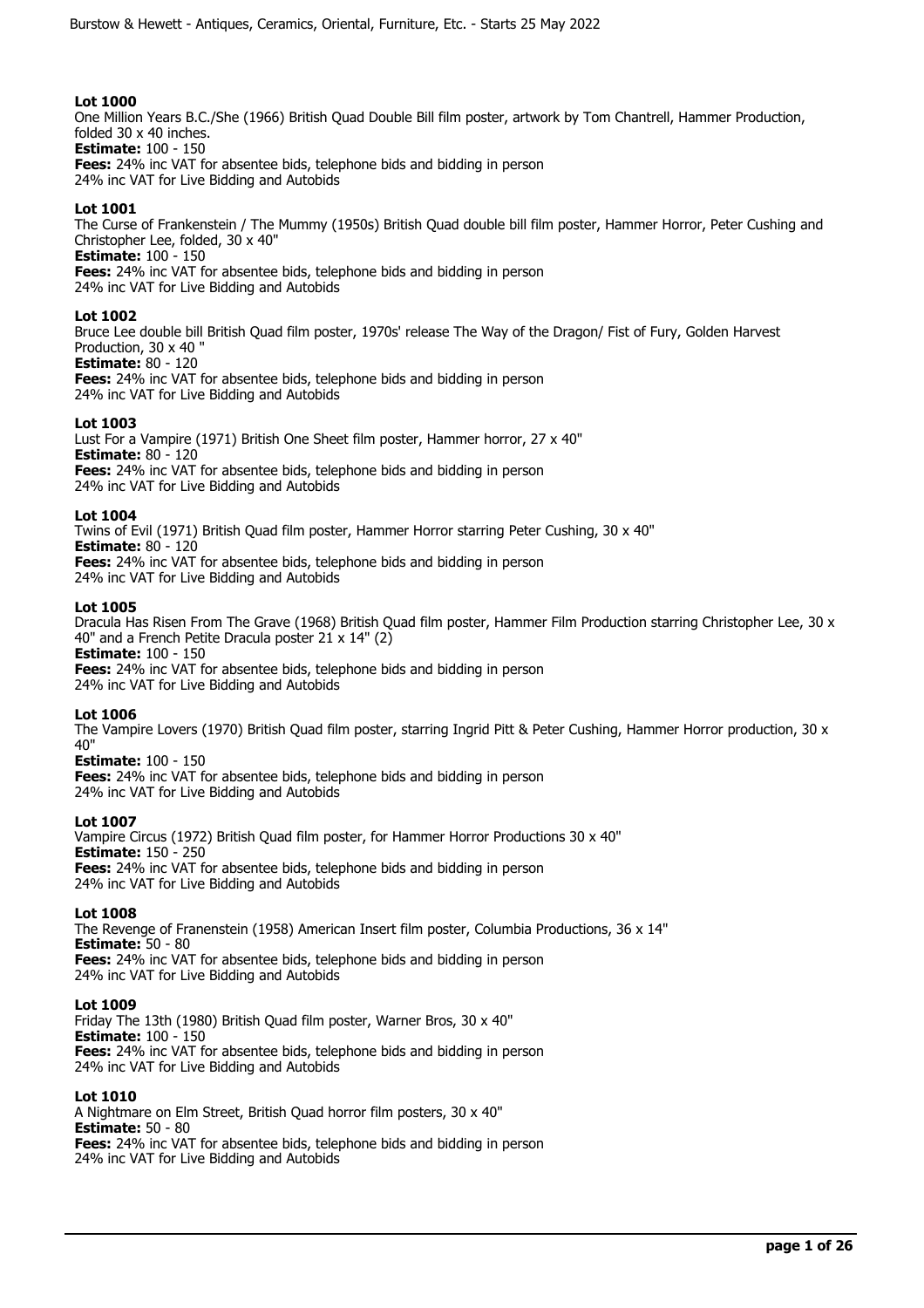2 British Quad horror film posters, Phantasm II starring Sigourney Weaver and The Unholy, 30 x 40" **Estimate:** 50 - 80 **Fees:** 24% inc VAT for absentee bids, telephone bids and bidding in person

24% inc VAT for Live Bidding and Autobids

# **Lot 1012**

4 British Quad X rated 1970s' film posters, Death Weekend, Slavers, Penitentiry, Exterminator 2, all 30 x 40" **Estimate:** 100 - 150 **Fees:** 24% inc VAT for absentee bids, telephone bids and bidding in person

24% inc VAT for Live Bidding and Autobids

## **Lot 1013**

British Quad film poster double bill, Shock / The Blood Spattered Bride, 30 x 40" **Estimate:** 30 - 50 **Fees:** 24% inc VAT for absentee bids, telephone bids and bidding in person

24% inc VAT for Live Bidding and Autobids

## **Lot 1014**

Never Take Sweets from a Stranger (1960) British Quad film poster, Hammer Films, 30 x 40" **Estimate:** 100 - 150 **Fees:** 24% inc VAT for absentee bids, telephone bids and bidding in person 24% inc VAT for Live Bidding and Autobids

## **Lot 1015**

The Stranglers of Bombay (1960), American One Sheet film poster, Hammer Films, 41 x 27" **Estimate:** 30 - 50 **Fees:** 24% inc VAT for absentee bids, telephone bids and bidding in person

24% inc VAT for Live Bidding and Autobids

## **Lot 1016**

Carry On Dick (1973) British Quad film poster, artwork by Anraldo Putzu, 30 x 40" **Estimate:** 100 - 150 **Fees:** 24% inc VAT for absentee bids, telephone bids and bidding in person 24% inc VAT for Live Bidding and Autobids

## **Lot 1017**

Carry on Camping (1969) British Quad film poster, Fratini artwork, folded, 30 x 40" **Estimate:** 100 - 200 **Fees:** 24% inc VAT for absentee bids, telephone bids and bidding in person 24% inc VAT for Live Bidding and Autobids

## **Lot 1018**

Carry On Regardless (1961) British Quad film poster, starring Sid James and Charles Hawtry, 30 x 40" **Estimate:** 100 - 200 **Fees:** 24% inc VAT for absentee bids, telephone bids and bidding in person 24% inc VAT for Live Bidding and Autobids

## **Lot 1019**

Carry on Behind (1975) British Quad film poster, 30 x 40" **Estimate:** 50 - 80 **Fees:** 24% inc VAT for absentee bids, telephone bids and bidding in person 24% inc VAT for Live Bidding and Autobids

## **Lot 1020**

Carry on Loving (1970) British Quad film poster, 30 x 40" **Estimate:** 50 - 80 **Fees:** 24% inc VAT for absentee bids, telephone bids and bidding in person 24% inc VAT for Live Bidding and Autobids

## **Lot 1021**

Carry On Up The Jungle (1970) British Quad film poster, 30 x 40" **Estimate:** 80 - 120 **Fees:** 24% inc VAT for absentee bids, telephone bids and bidding in person 24% inc VAT for Live Bidding and Autobids

## **Lot 1022**

A 19th century coromandel folding bookrack, by Parkins & Gotto of Oxford Street with classical hand-painted panels to ends, with makers label, length 40cm, and porcelain plaques diameter 7cm **Estimate:** 200 - 300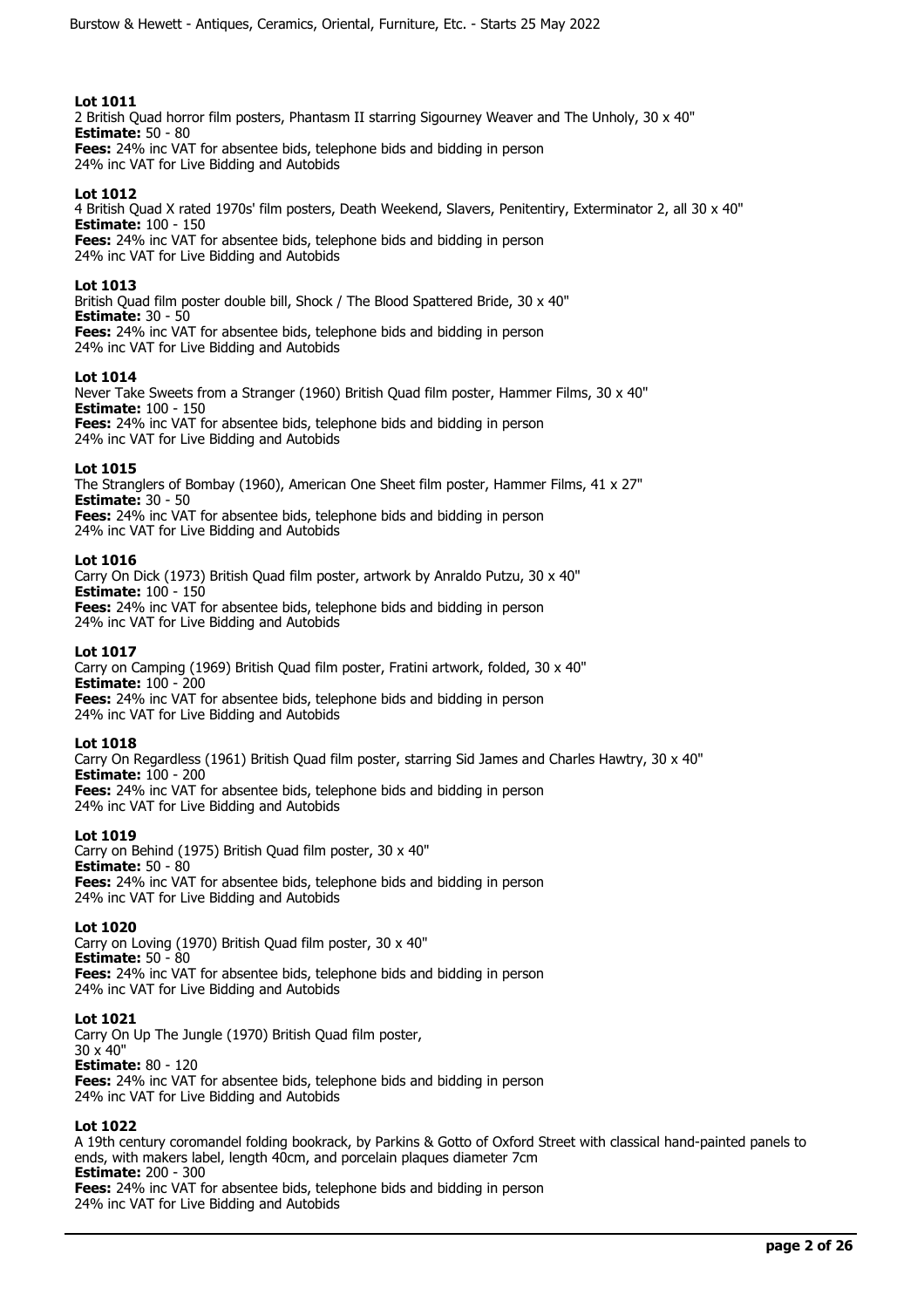A Victorian brass fretwork mounted coromandel extending bookrack, length 38cm **Estimate:** 80 - 120 **Fees:** 24% inc VAT for absentee bids, telephone bids and bidding in person 24% inc VAT for Live Bidding and Autobids

## **Lot 1024**

A Victorian Tunbridge Ware writing slope, rosewood ground with micro-mosaic panel lid depicting Battle Abbey, concave surround and fitted interior with original inkwells, 32cm x 27cm **Estimate:** 200 - 300

**Fees:** 24% inc VAT for absentee bids, telephone bids and bidding in person 24% inc VAT for Live Bidding and Autobids

## **Lot 1025**

A good quality French gilt-bronze match stand/lighter, in the form of a Pierrot magician and basket, late 19th/early 20th century, height 19cm, length 22cm

**Estimate:** 200 - 300

**Fees:** 24% inc VAT for absentee bids, telephone bids and bidding in person 24% inc VAT for Live Bidding and Autobids

## **Lot 1026**

A large Chinese famille rose porcelain vase, with double-figure handles, dragon mounted neck and hand painted enamel decoration, height 60cm **Estimate:** 300 - 500

**Fees:** 24% inc VAT for absentee bids, telephone bids and bidding in person 24% inc VAT for Live Bidding and Autobids

## **Lot 1027**

A pair of 19th century Japanese bamboo vases, relief carved and gilded panels, with English silver mounts, hallmarks London 1894, height 18cm (cracked) **Estimate:** 250 - 350

**Fees:** 24% inc VAT for absentee bids, telephone bids and bidding in person 24% inc VAT for Live Bidding and Autobids

## **Lot 1028**

A German silver-mounted wood flagon, stamped 925, height 24cm **Estimate:** 200 - 250 **Fees:** 24% inc VAT for absentee bids, telephone bids and bidding in person 24% inc VAT for Live Bidding and Autobids

## **Lot 1029**

A 19th century Indian sectional ivory walking stick, with double elephant/lion headed handle, length 81cm **Estimate:** 150 - 200 **Fees:** 24% inc VAT for absentee bids, telephone bids and bidding in person 24% inc VAT for Live Bidding and Autobids

## **Lot 1030**

An 18th century carved ivory figural head bamboo walking cane, length 91cm **Estimate:** 150 - 200 **Fees:** 24% inc VAT for absentee bids, telephone bids and bidding in person 24% inc VAT for Live Bidding and Autobids

## **Lot 1030A**

A pair of small Brannam William Baron Barnstaple pottery seated cats with mottled pink glaze, height 11cm - BBC Antiques Road Trip **Estimate:** 50 - 70

**Fees:** 24% inc VAT for absentee bids, telephone bids and bidding in person 24% inc VAT for Live Bidding and Autobids

## **Lot 1031**

A group of 4 various walking sticks, including carved ivory eagle's head handle with silver mount (4) **Estimate:** 150 - 200 **Fees:** 24% inc VAT for absentee bids, telephone bids and bidding in person 24% inc VAT for Live Bidding and Autobids

## **Lot 1032**

A Baltic/Russian cast silver-gilt mounted marriage belt, 17th or 18th century, with silver woven band **Estimate:** 200 - 300 **Fees:** 24% inc VAT for absentee bids, telephone bids and bidding in person 24% inc VAT for Live Bidding and Autobids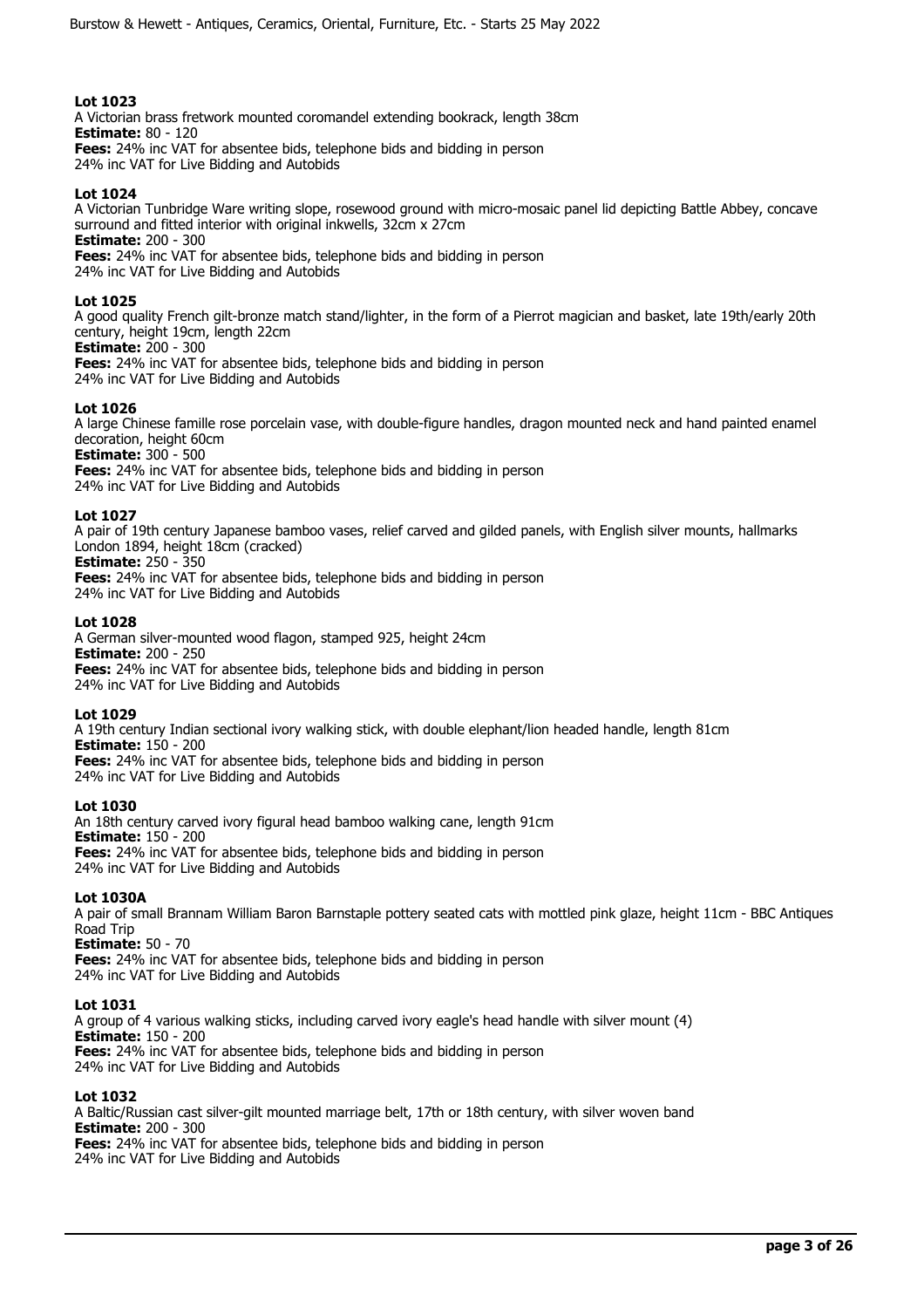A white metal articulated fish design box, stamped 830, length 12.5cm **Estimate:** 80 - 120 **Fees:** 24% inc VAT for absentee bids, telephone bids and bidding in person 24% inc VAT for Live Bidding and Autobids

## **Lot 1034**

Schaubeks Briefmarken stamp album, half leather-bound, containing world postage stamps **Estimate:** 50 - 80 **Fees:** 24% inc VAT for absentee bids, telephone bids and bidding in person 24% inc VAT for Live Bidding and Autobids

## **Lot 1035**

A Victorian cast silver-mounted dressing table strut mirror, on ebonised backing, hallmarks London 1886, 53cm x 37cm **Estimate:** 300 - 500

**Fees:** 24% inc VAT for absentee bids, telephone bids and bidding in person 24% inc VAT for Live Bidding and Autobids

## **Lot 1035A**

A Chinese carved soapstone seated figure, on soapstone base, height 20cm - BBC Antiques Road Trip **Estimate:** 50 - 80 **Fees:** 24% inc VAT for absentee bids, telephone bids and bidding in person 24% inc VAT for Live Bidding and Autobids

## **Lot 1036**

A Continental gilded porcelain posy holder, in the form of Eros holding a shell, having a stopper formed as a quiver of arrows, hand painted frieze below the figure raised on a gilded ormolu base, no factory marks, height 19cm **Estimate:** 100 - 150

**Fees:** 24% inc VAT for absentee bids, telephone bids and bidding in person 24% inc VAT for Live Bidding and Autobids

## **Lot 1037**

A Chinese Doucai porcelain bowl, the interior painted with fruit, the exterior painted with fish, 6 character mark, diameter 26cm, height 10cm

**Estimate:** 200 - 300

**Fees:** 24% inc VAT for absentee bids, telephone bids and bidding in person 24% inc VAT for Live Bidding and Autobids

## **Lot 1038**

A True Copy Of The Journal Of The High Court Of Justice For The Tryal Of King Charles I, published 1684, original leather binding (front cover detached), 32cm x 20cm **Estimate:** 100 - 150

**Fees:** 24% inc VAT for absentee bids, telephone bids and bidding in person 24% inc VAT for Live Bidding and Autobids

## **Lot 1039**

A Victorian silver-mounted glass wine flagon, hallmarks London 1894, height to top of lid 16cm **Estimate:** 100 - 150 **Fees:** 24% inc VAT for absentee bids, telephone bids and bidding in person 24% inc VAT for Live Bidding and Autobids

# **Lot 1040**

A group of Chinese porcelain items, including an enamel painted porcelain 2-handled vase, height 21cm (5) **Estimate:** 100 - 150 **Fees:** 24% inc VAT for absentee bids, telephone bids and bidding in person 24% inc VAT for Live Bidding and Autobids

## **Lot 1040A**

A 9ct gold garnet set cuff bangle, and a 9ct gold hinged acanthus scroll design bangle (2), 14.6g total - BBC Antiques Road Trip

**Estimate:** 150 - 200

**Fees:** 24% inc VAT for absentee bids, telephone bids and bidding in person 24% inc VAT for Live Bidding and Autobids

## **Lot 1041**

A pair of Chinese blue and white porcelain cylinder vases, hand painted scenes with text inscriptions, height 35cm, rim diameter 11cm

**Estimate:** 100 - 200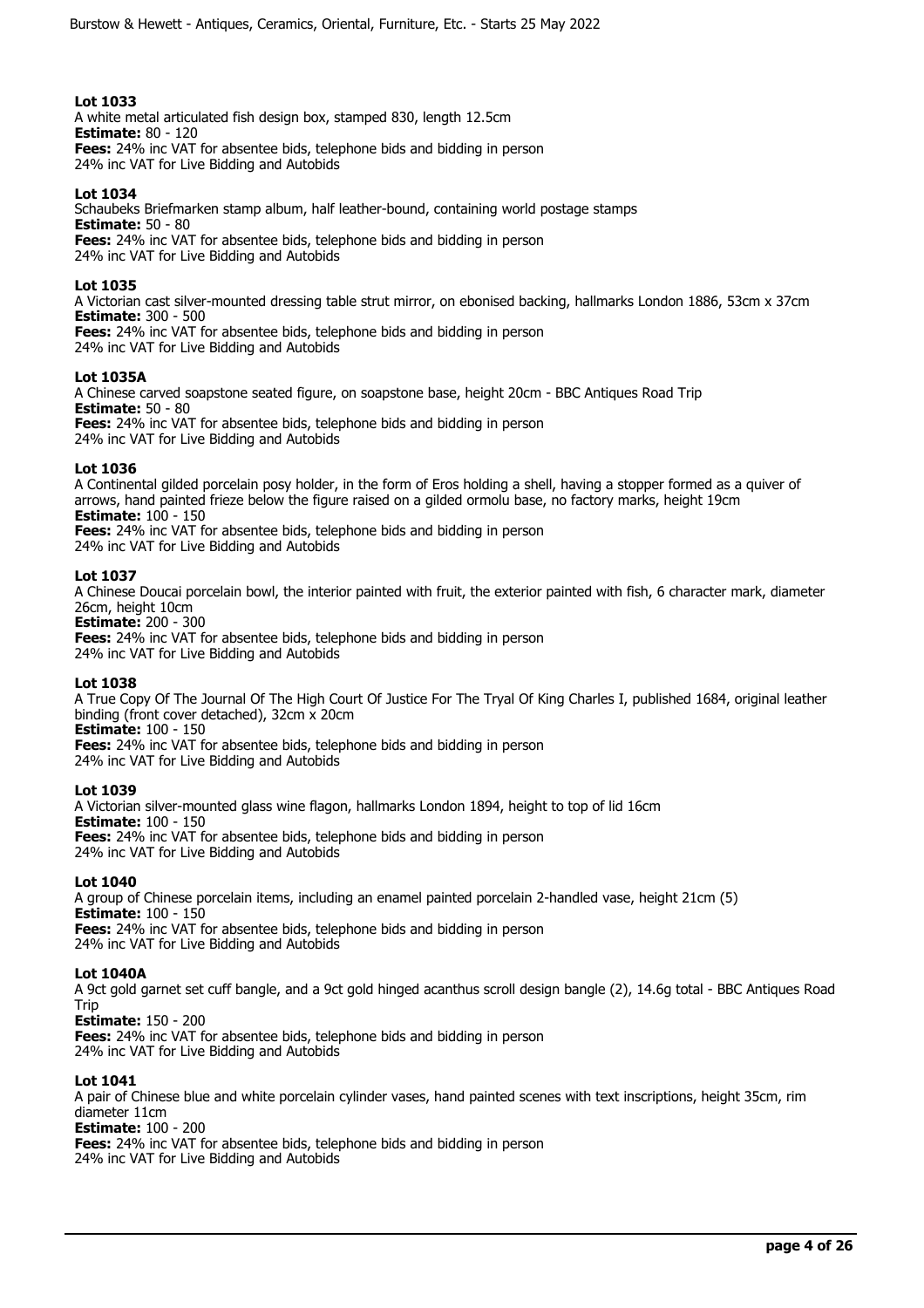An African hunting spear with leather-bound wood handle, length 142cm **Estimate:** 50 - 100 **Fees:** 24% inc VAT for absentee bids, telephone bids and bidding in person 24% inc VAT for Live Bidding and Autobids

## **Lot 1043**

An Adams & Co double-barrelled pinfire sporting shotgun, circa 1865, serial no. 10298, barrel length 76cm, overall length 108cm

**Estimate:** 300 - 500

**Fees:** 24% inc VAT for absentee bids, telephone bids and bidding in person 24% inc VAT for Live Bidding and Autobids

## **Lot 1044**

A large collection of Chinese ivory incomplete fans, 18th and 19th century, a collection of fan guards and spare parts **Estimate:** 100 - 200

**Fees:** 24% inc VAT for absentee bids, telephone bids and bidding in person 24% inc VAT for Live Bidding and Autobids

## **Lot 1045**

A Chinese blue and white porcelain moon-shaped vase, with painted panels, height 22cm, rim broken and repaired, side drilled

**Estimate:** 80 - 120

**Fees:** 24% inc VAT for absentee bids, telephone bids and bidding in person 24% inc VAT for Live Bidding and Autobids

## **Lot 1045A**

A Folk Art carved and painted wood jointed peg doll, length 25cm - BBC Antiques Road Trip **Estimate:** 50 - 70 **Fees:** 24% inc VAT for absentee bids, telephone bids and bidding in person

24% inc VAT for Live Bidding and Autobids

## **Lot 1046**

A 19th century Japanese tortoiseshell dish of scalloped circular form, relief moulded gold lacquer crane decoration, diameter 20cm

**Estimate:** 100 - 150 **Fees:** 24% inc VAT for absentee bids, telephone bids and bidding in person 24% inc VAT for Live Bidding and Autobids

## **Lot 1047**

A Victorian steel-framed pocket case, with mother-of-pearl and gold inlaid tortoiseshell sides, length 14cm **Estimate:** 80 - 120 **Fees:** 24% inc VAT for absentee bids, telephone bids and bidding in person

24% inc VAT for Live Bidding and Autobids

## **Lot 1048**

An Italian Grand Tour ivory and paper fan, circa 1780, hand painted panel depicting a Roman temple, and carved and pierced fretwork ivory sticks, length 27cm, in original pressed paper case **Estimate:** 200 - 300

**Fees:** 24% inc VAT for absentee bids, telephone bids and bidding in person 24% inc VAT for Live Bidding and Autobids

## **Lot 1049**

A set of 5 x 19th century Tassie style carved ivory cameo profile portraits, including Duke of Wellington, Sir Walter Scott and Michelangelo, in original oval ebonised frames, overall frame dimensions 12cm x 9.5cm (5) **Estimate:** 200 - 300

**Fees:** 24% inc VAT for absentee bids, telephone bids and bidding in person 24% inc VAT for Live Bidding and Autobids

## **Lot 1050**

A relief carved ivory Classical cameo plaque, in oval walnut frame, overall frame dimensions 12.5cm x 10cm **Estimate:** 100 - 150 **Fees:** 24% inc VAT for absentee bids, telephone bids and bidding in person 24% inc VAT for Live Bidding and Autobids

## **Lot 1050A**

A stained wood offertory box with inset mother-of-pearl engraved discs, and a coaster made from a church offertory collection bag - BBC Antiques Road Trip **Estimate:** 50 - 80 **Fees:** 24% inc VAT for absentee bids, telephone bids and bidding in person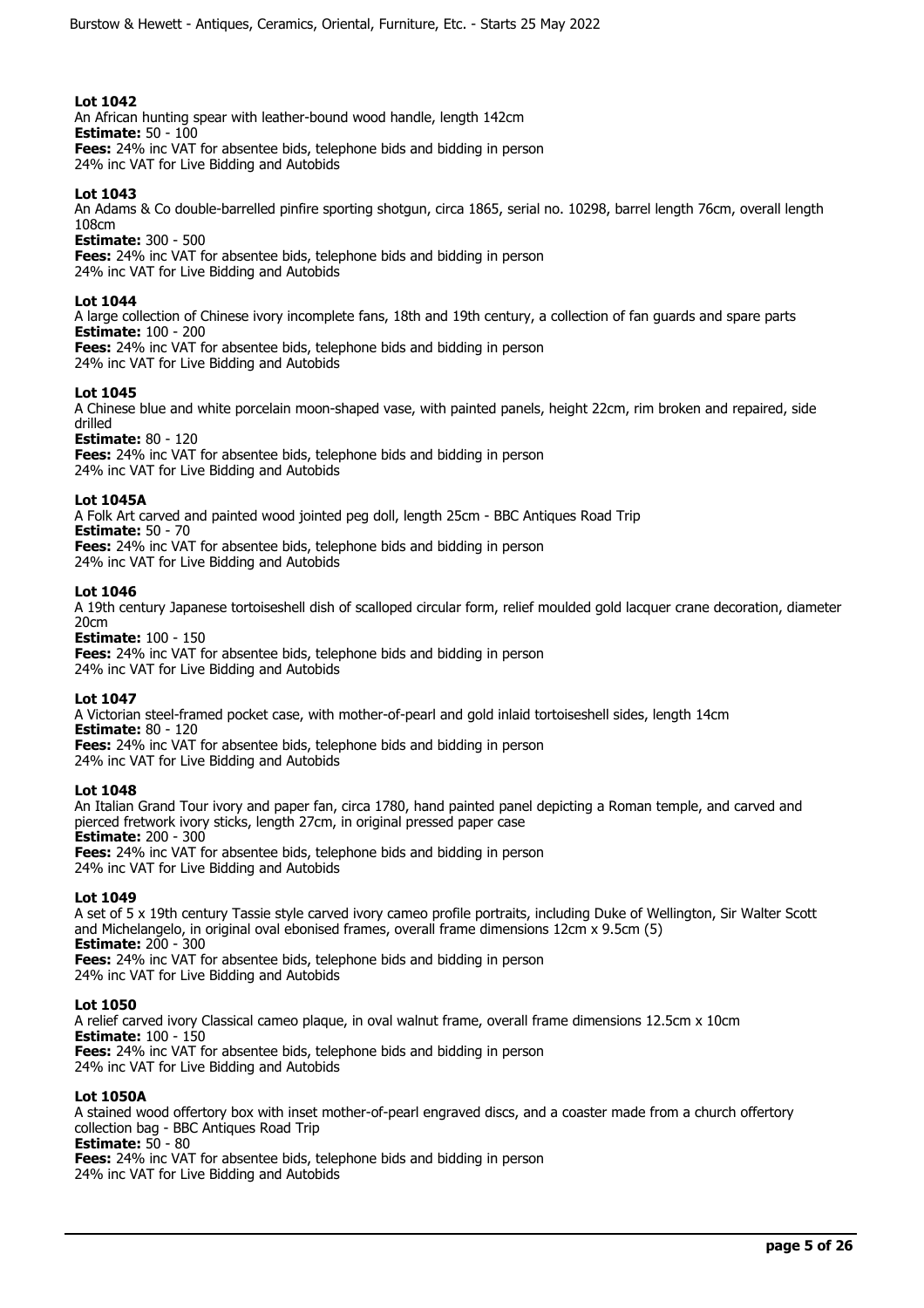A 19th century Bavarian staghorn and ivory box, with relief carved stag design lid, length 10cm **Estimate:** 100 - 150 **Fees:** 24% inc VAT for absentee bids, telephone bids and bidding in person 24% inc VAT for Live Bidding and Autobids

## **Lot 1052**

WALKER & HALL - a silver and tortoiseshell 8-day travelling strut clock, hallmarks Birmingham 1924, height 9.5cm **Estimate:** 150 - 200 **Fees:** 24% inc VAT for absentee bids, telephone bids and bidding in person

24% inc VAT for Live Bidding and Autobids

## **Lot 1053**

A Japanese ivory okimono, in the form of a Noh mask, Meiji Period, circa 1900, length 7.5cm **Estimate:** 80 - 120 **Fees:** 24% inc VAT for absentee bids, telephone bids and bidding in person 24% inc VAT for Live Bidding and Autobids

## **Lot 1054**

A small Continental unmarked white metal filigree spice box, of shaped rectangular form with hinged lid, length 7cm **Estimate:** 80 - 120

**Fees:** 24% inc VAT for absentee bids, telephone bids and bidding in person 24% inc VAT for Live Bidding and Autobids

## **Lot 1055**

3 x 19th century tortoiseshell cases, largest length 6.5cm **Estimate:** 80 - 120 **Fees:** 24% inc VAT for absentee bids, telephone bids and bidding in person 24% inc VAT for Live Bidding and Autobids

## **Lot 1055A**

A mid-20th century amber glass square-section textured vase, height 22cm - BBC Antiques Road Trip **Estimate:** 40 - 60 **Fees:** 24% inc VAT for absentee bids, telephone bids and bidding in person 24% inc VAT for Live Bidding and Autobids

**Lot 1056** 

A fine Japanese ivory and Shibayama whist marker circa 1900, with inlaid hardstone mother-of-pearl and abalone insects and birds, length 9cm **Estimate:** 80 - 120

**Fees:** 24% inc VAT for absentee bids, telephone bids and bidding in person 24% inc VAT for Live Bidding and Autobids

## **Lot 1057**

A miniature Goanese 18th century carved ivory figure of the Infant Christ, length 6cm **Estimate:** 60 - 80 **Fees:** 24% inc VAT for absentee bids, telephone bids and bidding in person 24% inc VAT for Live Bidding and Autobids

## **Lot 1058**

A group of 8 x 19th century ivory figural umbrella finials, depicting period portrait heads (8) **Estimate:** 80 - 120 **Fees:** 24% inc VAT for absentee bids, telephone bids and bidding in person 24% inc VAT for Live Bidding and Autobids

## **Lot 1059**

An 18th century snuff box, composed with earlier ivory plaques, including a relief carved depiction of the Siege of Troy and other figural scenes, length 8cm **Estimate:** 100 - 150 **Fees:** 24% inc VAT for absentee bids, telephone bids and bidding in person

24% inc VAT for Live Bidding and Autobids

# **Lot 1060**

An 18th century or earlier relief carved and pierced ivory plaque, depicting a religious group, length 8.5cm **Estimate:** 50 - 80 **Fees:** 24% inc VAT for absentee bids, telephone bids and bidding in person 24% inc VAT for Live Bidding and Autobids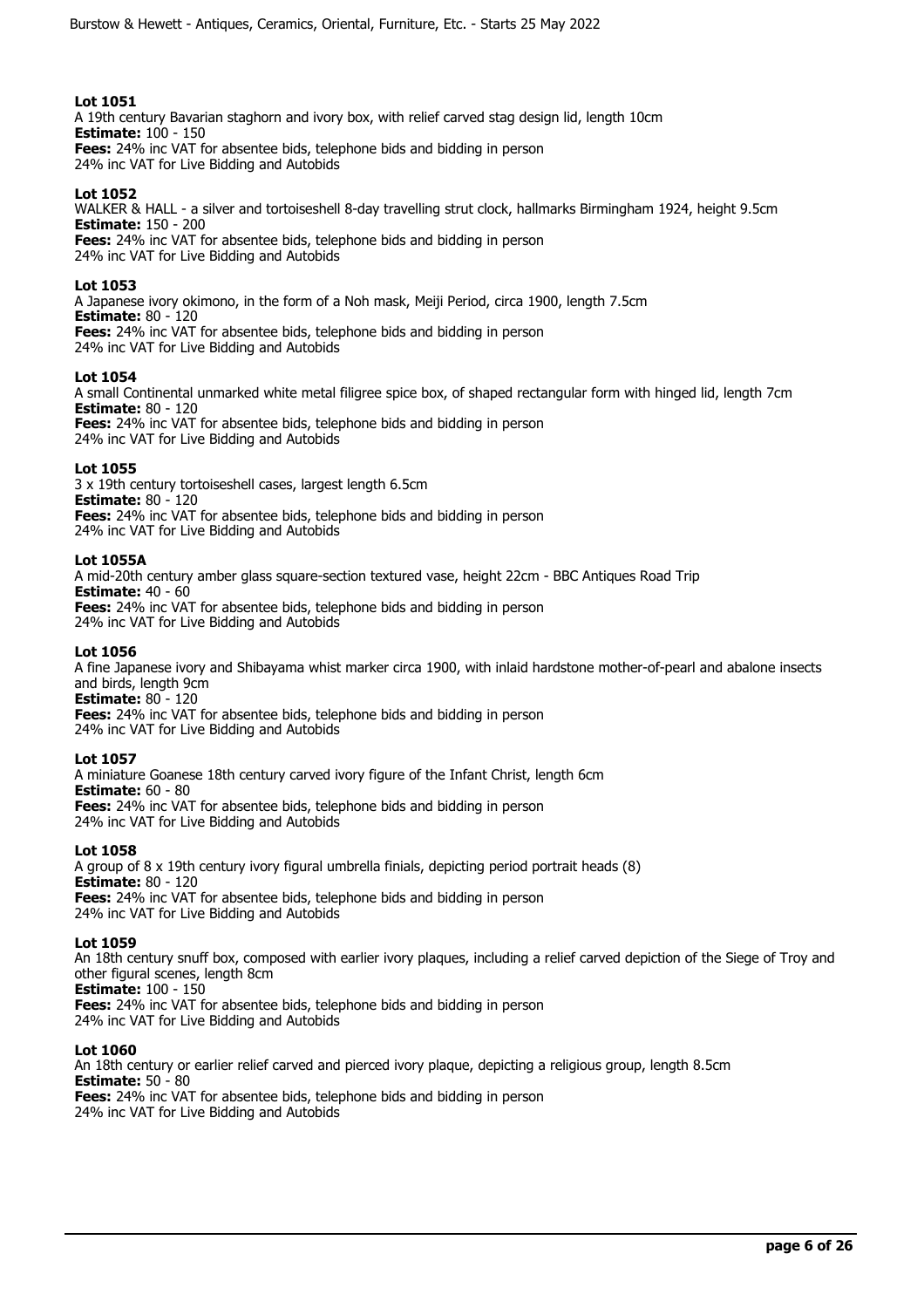## **Lot 1060A**

An electroplate circular 3-handled soup tureen and cover with ladle, early 20th century, by Martin, Hall & Co, diameter excluding handles 22cm - BBC Antiques Road Trip **Estimate:** 50 - 70

**Fees:** 24% inc VAT for absentee bids, telephone bids and bidding in person 24% inc VAT for Live Bidding and Autobids

# **Lot 1061**

A George II silver toddy ladle, with whale bone handle and inset coin dated 1758 **Estimate:** 50 - 70 **Fees:** 24% inc VAT for absentee bids, telephone bids and bidding in person 24% inc VAT for Live Bidding and Autobids

## **Lot 1062**

A 19th century polyphon in serpentine-shaped walnut case, original printed label inside lid, Retailer's Douglas & Co of South Street London, playing 9" discs (no discs present), case width 28cm **Estimate:** 150 - 200

**Fees:** 24% inc VAT for absentee bids, telephone bids and bidding in person 24% inc VAT for Live Bidding and Autobids

## **Lot 1063**

A Goldscheider pottery Mongolhead, mid-20th century, height 16cm **Estimate:** 50 - 100 **Fees:** 24% inc VAT for absentee bids, telephone bids and bidding in person 24% inc VAT for Live Bidding and Autobids

## **Lot 1064**

A large Continental porcelain eagle on a rock, impress marks 8281, no factory marks, height 40cm **Estimate:** 50 - 100 **Fees:** 24% inc VAT for absentee bids, telephone bids and bidding in person 24% inc VAT for Live Bidding and Autobids

## **Lot 1065**

A Salmanazar bottle of Moet & Chandon NV Champagne, 9L, in original wooden box **Estimate:** 300 - 500 **Fees:** 24% inc VAT for absentee bids, telephone bids and bidding in person 24% inc VAT for Live Bidding and Autobids

## **Lot 1065A**

A group of T G Green Cornishware striped kitchen storage jars and mixing bowl - BBC Antiques Road Trip **Estimate:** 80 - 120 **Fees:** 24% inc VAT for absentee bids, telephone bids and bidding in person 24% inc VAT for Live Bidding and Autobids

## **Lot 1066**

A Magnum of Moet & Chandon NV Champagne, 1.5L **Estimate:** 50 - 80 **Fees:** 24% inc VAT for absentee bids, telephone bids and bidding in person 24% inc VAT for Live Bidding and Autobids

# **Lot 1067**

A bottle of 1996 Chateau Batailley Grand Cru Classe, Pauillac and a bottle of 2001 Marques de Valencia, Gran Reserva red wine (2)

**Estimate:** 50 - 80

**Fees:** 24% inc VAT for absentee bids, telephone bids and bidding in person 24% inc VAT for Live Bidding and Autobids

## **Lot 1068**

3 bottles of NV Champagne and a Mini bottle of Moet Champagne (4) **Estimate:** 50 - 80 **Fees:** 24% inc VAT for absentee bids, telephone bids and bidding in person 24% inc VAT for Live Bidding and Autobids

## **Lot 1069**

A Victorian servants' bell panel, by F T Wordley, 31 - 33 Norman Road St Leonards-on-Sea, 39cm x 20cm **Estimate:** 150 - 200 **Fees:** 24% inc VAT for absentee bids, telephone bids and bidding in person 24% inc VAT for Live Bidding and Autobids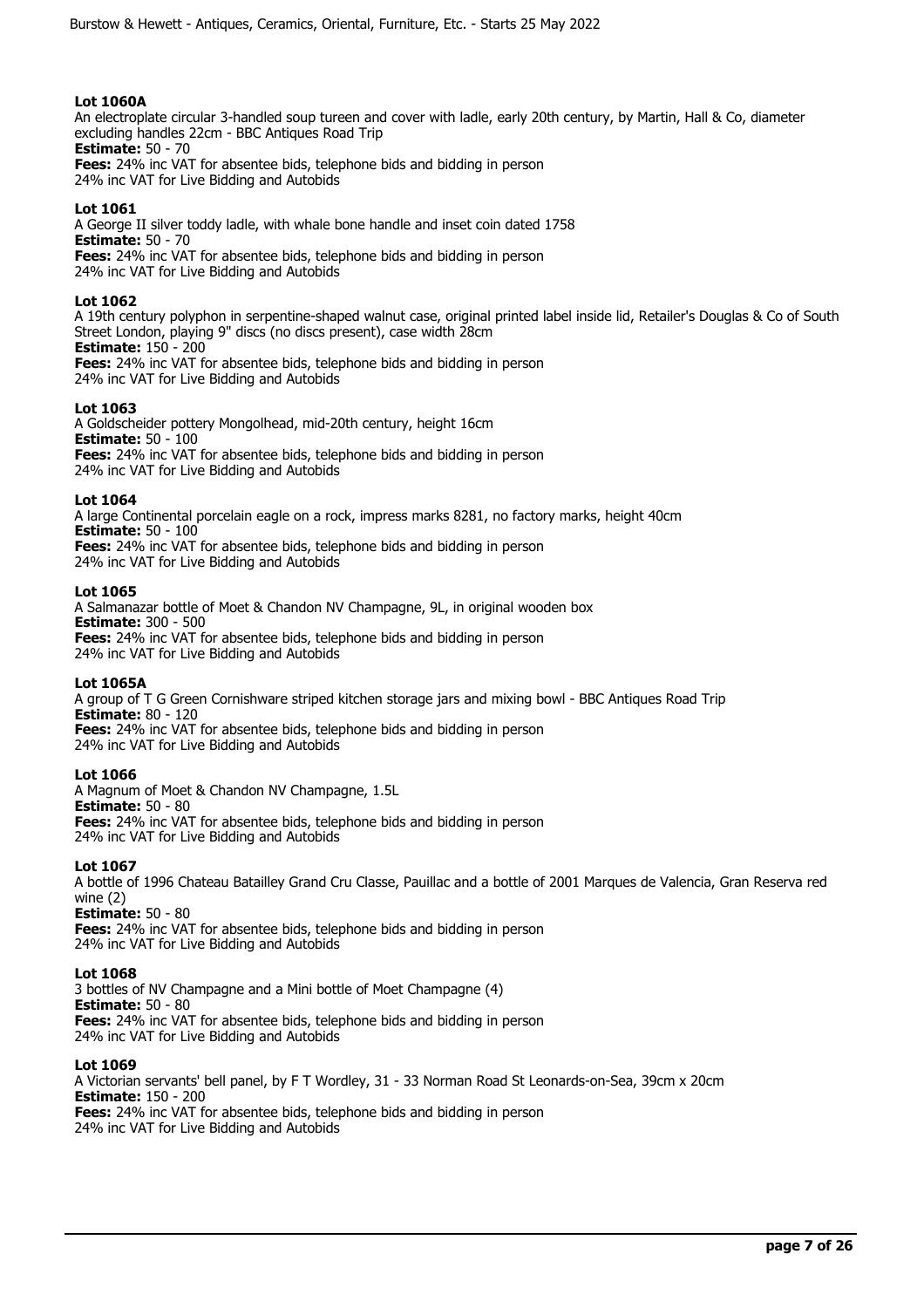A pair of 17th century Italian hand coloured maps of England and Scotland, by Angelo Morosini, image size 45cm x 60cm, framed, overall frame dimensions 70cm x 83cm **Estimate:** 300 - 500

**Fees:** 24% inc VAT for absentee bids, telephone bids and bidding in person 24% inc VAT for Live Bidding and Autobids

# **Lot 1070A**

A set of Vintage wooden skittles and balls, skittle height 24cm - BBC Antiques Road Trip **Estimate:** 50 - 70 **Fees:** 24% inc VAT for absentee bids, telephone bids and bidding in person 24% inc VAT for Live Bidding and Autobids

## **Lot 1071**

George III mahogany chest of 4 long graduated drawers, with brass drop handles and bracket feet, width 94cm, height 82cm, depth 49cm **Estimate:** 400 - 500

**Fees:** 24% inc VAT for absentee bids, telephone bids and bidding in person 24% inc VAT for Live Bidding and Autobids

## **Lot 1072**

An oak cabinet on stand, early 20th century, with fielded panelled doors, frieze drawers and pot board below, width 99cm, height 114cm, depth 43cm

**Estimate:** 200 - 300 **Fees:** 24% inc VAT for absentee bids, telephone bids and bidding in person

24% inc VAT for Live Bidding and Autobids

## **Lot 1073**

A Victorian mahogany 3-tier buffet, with central drawer and turned columns, width 77cm, height 97cm, depth 44cm **Estimate:** 300 - 500

**Fees:** 24% inc VAT for absentee bids, telephone bids and bidding in person 24% inc VAT for Live Bidding and Autobids

## **Lot 1074**

A 19th century weathered marble or stone carved bust of William Nicholas Darnell (1776 - 1865), Church Of England clergyman and Rector of Durham Cathedral, height 74cm, together with family provenance and papers **Estimate:** 300 - 500 **Fees:** 24% inc VAT for absentee bids, telephone bids and bidding in person

24% inc VAT for Live Bidding and Autobids

## **Lot 1075**

A 19th century Egyptian Revival slate-cased mantel clock with bronze mounts, surmounted by a bronze phoenix, height 41cm, width 34cm

## **Estimate:** 100 - 150

**Fees:** 24% inc VAT for absentee bids, telephone bids and bidding in person 24% inc VAT for Live Bidding and Autobids

## **Lot 1075A**

An Art Nouveau copper desk stand with inkwells, width 36cm - BBC Antiques Road Trip **Estimate:** 60 - 80 **Fees:** 24% inc VAT for absentee bids, telephone bids and bidding in person 24% inc VAT for Live Bidding and Autobids

## **Lot 1076**

A pair of Herend porcelain owl design bookends, height 30cm **Estimate:** 100 - 150 **Fees:** 24% inc VAT for absentee bids, telephone bids and bidding in person 24% inc VAT for Live Bidding and Autobids

## **Lot 1077**

Herend porcelain group of a pair of ducks, length 37cm **Estimate:** 100 - 150 **Fees:** 24% inc VAT for absentee bids, telephone bids and bidding in person 24% inc VAT for Live Bidding and Autobids

## **Lot 1078**

Royal Copenhagen calf, length 16cm, and a Danish porcelain squirrel, height 6.5cm (2) **Estimate:** 50 - 70 **Fees:** 24% inc VAT for absentee bids, telephone bids and bidding in person 24% inc VAT for Live Bidding and Autobids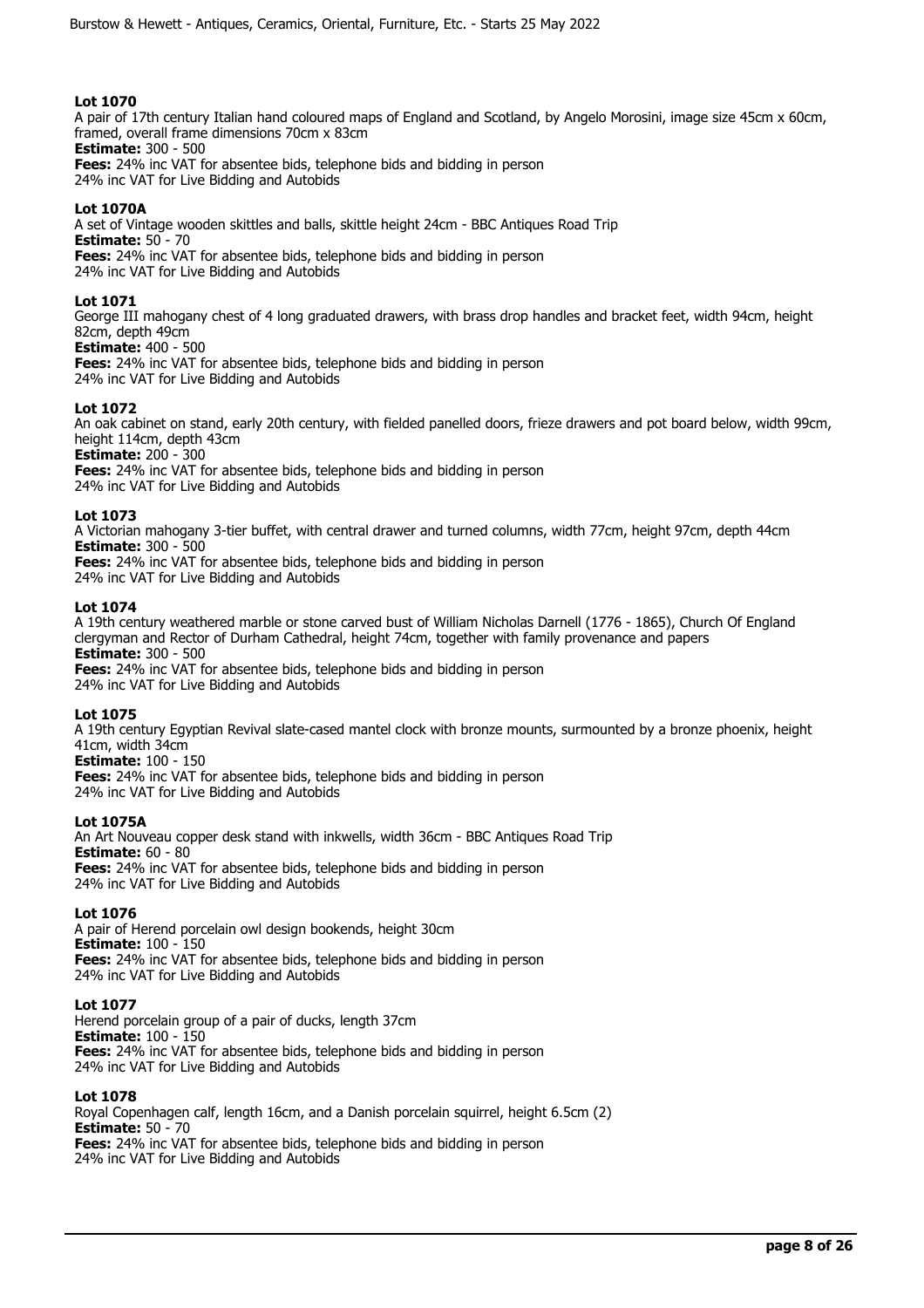2 Royal Copenhagen porcelain groups, girl with a goose, height 18cm, and children reading, height 10cm (2) **Estimate:** 50 - 70

**Fees:** 24% inc VAT for absentee bids, telephone bids and bidding in person 24% inc VAT for Live Bidding and Autobids

# **Lot 1080**

4 Royal Crown Derby birds and animals, including a puffin, height 12cm **Estimate:** 100 - 150 **Fees:** 24% inc VAT for absentee bids, telephone bids and bidding in person 24% inc VAT for Live Bidding and Autobids

## **Lot 1080A**

A pair of sterling silver bon bon dishes with scalloped edges, Birmingham hallmarks, diameter 11cm - BBC Antiques Road Trip

## **Estimate:** 40 - 60

**Fees:** 24% inc VAT for absentee bids, telephone bids and bidding in person 24% inc VAT for Live Bidding and Autobids

## **Lot 1081**

4 Royal Crown Derby animals and fish, tropical fish length 14cm (4) **Estimate:** 100 - 150 **Fees:** 24% inc VAT for absentee bids, telephone bids and bidding in person 24% inc VAT for Live Bidding and Autobids

## **Lot 1082**

A Chinese jade/agate square-section vase and cover, carved from a single piece of hardstone, with integral pierced and scrolled handles and ring mounts, on hardwood stand, height 17.5cm, in silk box **Estimate:** 150 - 250

**Fees:** 24% inc VAT for absentee bids, telephone bids and bidding in person

24% inc VAT for Live Bidding and Autobids

## **Lot 1083**

Clarice Cliff budgerigar design vase, with relief moulded decoration, height 21cm **Estimate:** 60 - 80 **Fees:** 24% inc VAT for absentee bids, telephone bids and bidding in person 24% inc VAT for Live Bidding and Autobids

## **Lot 1084**

Clarice Cliff budgerigar design flower bowl, length 25cm **Estimate:** 60 - 80 **Fees:** 24% inc VAT for absentee bids, telephone bids and bidding in person 24% inc VAT for Live Bidding and Autobids

# **Lot 1085**

Clarice Cliff Harvest pattern jug, height 22cm, and Crocus pattern plate, diameter 25cm **Estimate:** 60 - 80 **Fees:** 24% inc VAT for absentee bids, telephone bids and bidding in person 24% inc VAT for Live Bidding and Autobids

# **Lot 1085A**

An Art Nouveau relief moulded ceramic dish, probably by Royal Dux, with design of a figure and waterlilies, impress marks 3246, length 27cm - BBC Antiques Road Trip **Estimate:** 40 - 60 **Fees:** 24% inc VAT for absentee bids, telephone bids and bidding in person 24% inc VAT for Live Bidding and Autobids

## **Lot 1086**

10 pieces of Rye Pottery, including a green glazed jardiniere, height 9.5cm (10), A/F **Estimate:** 80 - 120 **Fees:** 24% inc VAT for absentee bids, telephone bids and bidding in person 24% inc VAT for Live Bidding and Autobids

# **Lot 1087**

A Japanese bronze Ikebana vase and stand, relief moulded text to the base, diameter 22cm, height 19cm **Estimate:** 50 - 100 **Fees:** 24% inc VAT for absentee bids, telephone bids and bidding in person 24% inc VAT for Live Bidding and Autobids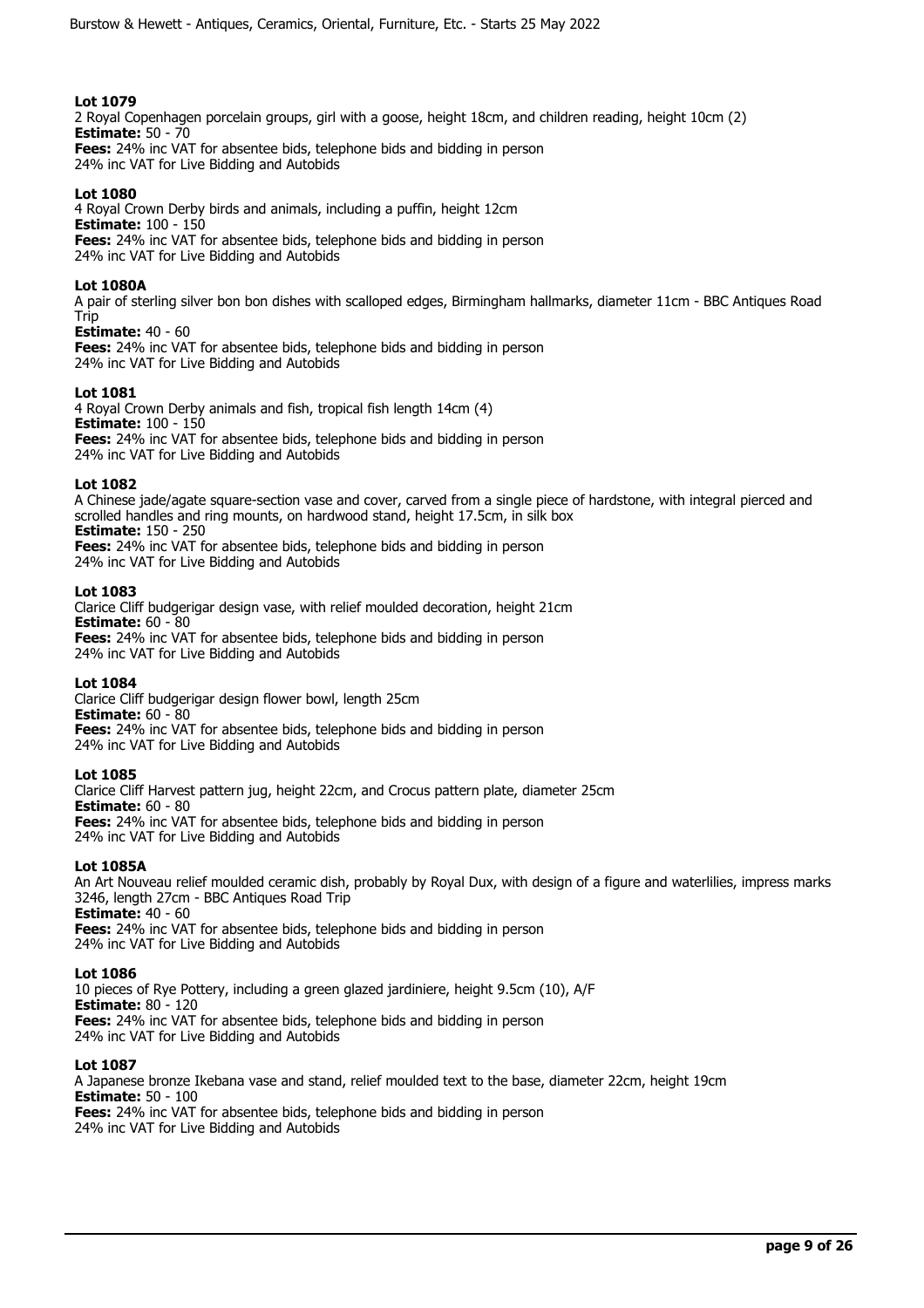An Antique Islamic bronze jardiniere, with engraved decoration, height 16cm **Estimate:** 50 - 100

**Fees:** 24% inc VAT for absentee bids, telephone bids and bidding in person 24% inc VAT for Live Bidding and Autobids

## **Lot 1089**

A set of 6 Waterford Crystal Sheila pattern Hock glasses, height 18.5cm **Estimate:** 60 - 80 **Fees:** 24% inc VAT for absentee bids, telephone bids and bidding in person 24% inc VAT for Live Bidding and Autobids

## **Lot 1090**

Lladro Sparrows pattern baluster vase, with relief moulded decoration, height 25cm **Estimate:** 40 - 60 **Fees:** 24% inc VAT for absentee bids, telephone bids and bidding in person 24% inc VAT for Live Bidding and Autobids

# **Lot 1090A**

French oak-cased dome-top mantel clock by Japy Freres, gilt and enamel dial, with key and pendulum, height 32cm - BBC Antiques Road Trip

**Estimate:** 40 - 60

**Fees:** 24% inc VAT for absentee bids, telephone bids and bidding in person 24% inc VAT for Live Bidding and Autobids

## **Lot 1091**

An 18th century crewel embroidered picture, depicting a biblical scene, in original black glass surround and original gilt frame, overall 54cm x 62cm

**Estimate:** 100 - 150

**Fees:** 24% inc VAT for absentee bids, telephone bids and bidding in person

24% inc VAT for Live Bidding and Autobids

## **Lot 1092**

MARIVAL LE JEUNE - 18th century games box, comprising 4 parcel gilded rectangular boxes with engraved bone rotating discs to the lids, each containing engraved bone gaming counters, all housed in original parcel gilt red lacquer dome-top box, length 19cm, inner boxes length 8.5cm

**Estimate:** 500 - 600

**Fees:** 24% inc VAT for absentee bids, telephone bids and bidding in person 24% inc VAT for Live Bidding and Autobids

## **Lot 1093**

A set of 6 St Louis Crystal Thistle pattern tumblers, with gilded rims, height 10cm, diameter 9.5cm **Estimate:** 200 - 300

**Fees:** 24% inc VAT for absentee bids, telephone bids and bidding in person

24% inc VAT for Live Bidding and Autobids

## **Lot 1094**

Robert Morden Antique map engraving of Hertfordshire, image 37cm x 44cm, framed, overall frame dimensions 57cm x 65cm

**Estimate:** 50 - 80

**Fees:** 24% inc VAT for absentee bids, telephone bids and bidding in person 24% inc VAT for Live Bidding and Autobids

# **Lot 1095**

19th century Staffordshire pot in the form of Captain Webb, the first man to swim the English Channel, length 17cm (lacking boater hat), together with 19th century Staffordshire Toby jug, and a brass chestnut roasting pan (3) **Estimate:** 50 - 100 **Fees:** 24% inc VAT for absentee bids, telephone bids and bidding in person

24% inc VAT for Live Bidding and Autobids

## **Lot 1095A**

1930s Stevens & Williams/Royal Brierley Rainbow glass trumpet-shaped vase, height 20.5cm - BBC Antiques Road Trip **Estimate:** 40 - 60

**Fees:** 24% inc VAT for absentee bids, telephone bids and bidding in person

24% inc VAT for Live Bidding and Autobids

## **Lot 1096**

An early 20th century tortoiseshell and silk fan, in inlaid mahogany fan-shaped display case, case width 53cm **Estimate:** 100 - 150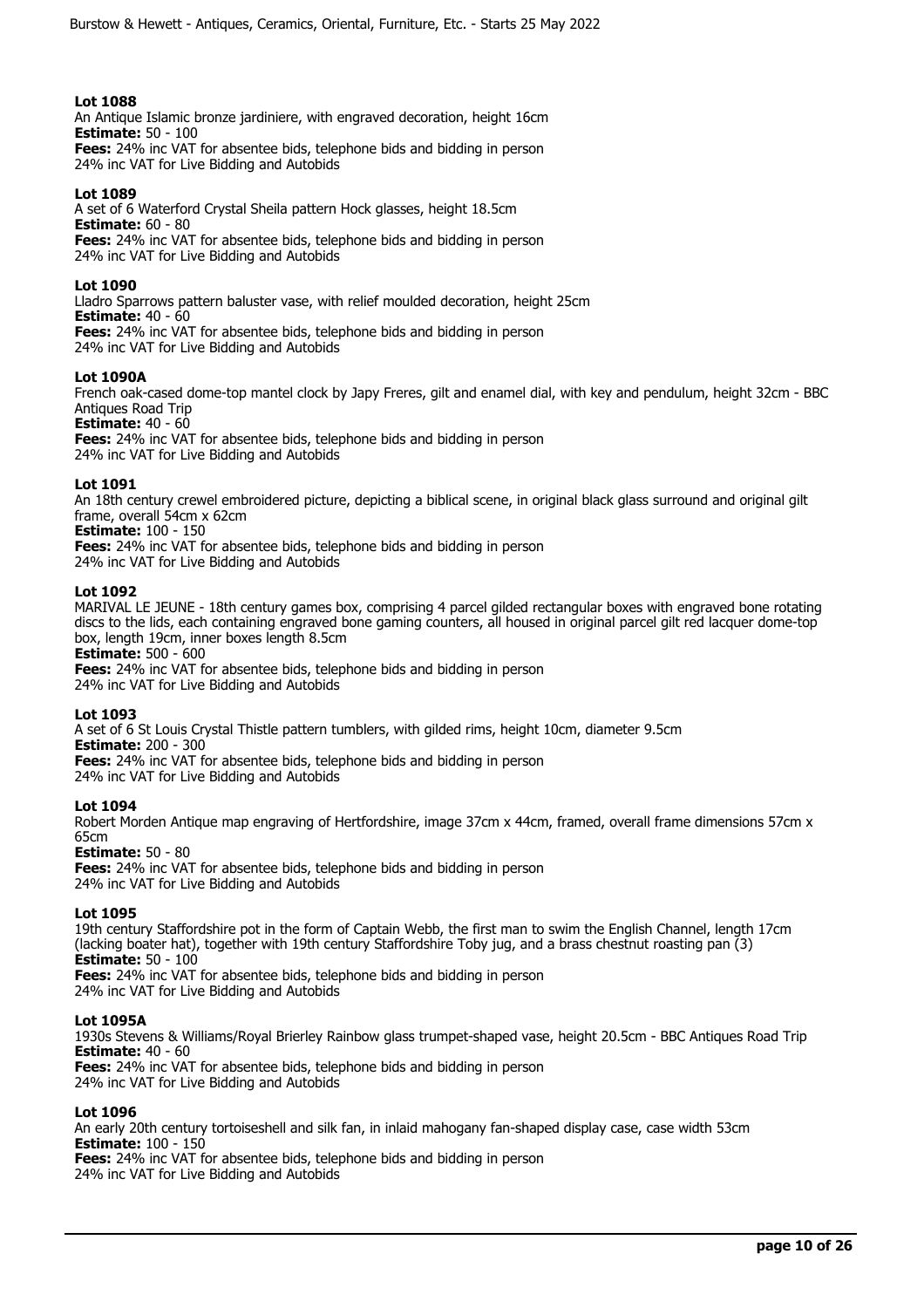HERMES PARIS - a silk scarf with coaching scene "Le Promenade De Longchamps", width 87cm, original box **Estimate:** 50 - 80 **Fees:** 24% inc VAT for absentee bids, telephone bids and bidding in person

24% inc VAT for Live Bidding and Autobids

# **Lot 1098**

A Japanese early 20th century ivory-handled parasol/umbrella, with relief carved Samurai Warriors, handle length 13cm, in modern display case

**Estimate:** 80 - 120

**Fees:** 24% inc VAT for absentee bids, telephone bids and bidding in person 24% inc VAT for Live Bidding and Autobids

## **Lot 1099**

A Japanese gilded and patinated spelter plaque, depicting cormorant fishermen, in stained wood frame, circa 1900, 21cm x 27cm

**Estimate:** 100 - 150

**Fees:** 24% inc VAT for absentee bids, telephone bids and bidding in person 24% inc VAT for Live Bidding and Autobids

## **Lot 1100**

A Japanese bronze figure of a man, on associated dragon design stand, height 17cm **Estimate:** 80 - 120 **Fees:** 24% inc VAT for absentee bids, telephone bids and bidding in person 24% inc VAT for Live Bidding and Autobids

## **Lot 1100A**

A Victorian goldstone brooch with central anchor motif, diameter 39mm - BBC Antiques Road Trip **Estimate:** 50 - 70 **Fees:** 24% inc VAT for absentee bids, telephone bids and bidding in person

24% inc VAT for Live Bidding and Autobids

## **Lot 1101**

A Japanese patinated bronze pair of gongs, supported by a figure, early 20th century, height 22cm **Estimate:** 100 - 150 **Fees:** 24% inc VAT for absentee bids, telephone bids and bidding in person 24% inc VAT for Live Bidding and Autobids

## **Lot 1102**

A pair of Arts and Crafts linen curtains, with hand stencilled floral designs, 180cm x 130cm, plus a spare pelmet **Estimate:** 200 - 300

**Fees:** 24% inc VAT for absentee bids, telephone bids and bidding in person 24% inc VAT for Live Bidding and Autobids

# **Lot 1103**

A Chinese hand embroidered pink silk shawl, with fringed edge, main panel 115cm x 115cm, together with a small Chinese green silk embroidered panel

**Estimate:** 80 - 120

**Fees:** 24% inc VAT for absentee bids, telephone bids and bidding in person 24% inc VAT for Live Bidding and Autobids

# **Lot 1104**

An English porcelain tea bowl and saucer, with painted and gilded decoration, and 4 transfer decorated tea bowls **Estimate:** 80 - 120 **Fees:** 24% inc VAT for absentee bids, telephone bids and bidding in person

24% inc VAT for Live Bidding and Autobids

## **Lot 1105**

Victorian Royal Worcester tazza, with hand painted bird and insect decoration, with gilded border, 1879, diameter 24cm **Estimate:** 80 - 120

**Fees:** 24% inc VAT for absentee bids, telephone bids and bidding in person 24% inc VAT for Live Bidding and Autobids

# **Lot 1105A**

Late 19th century lacquered brass microscope, M Pillischer "The International", serial no. 3153, with manufacturer's plaque, rack and pinion focussing 2 eyepieces, 2 objectives (1 cased), and a card box of glass slides, in original fitted mahogany case stamped 3153 - BBC Antiques Road Trip

# **Estimate:** 50 - 100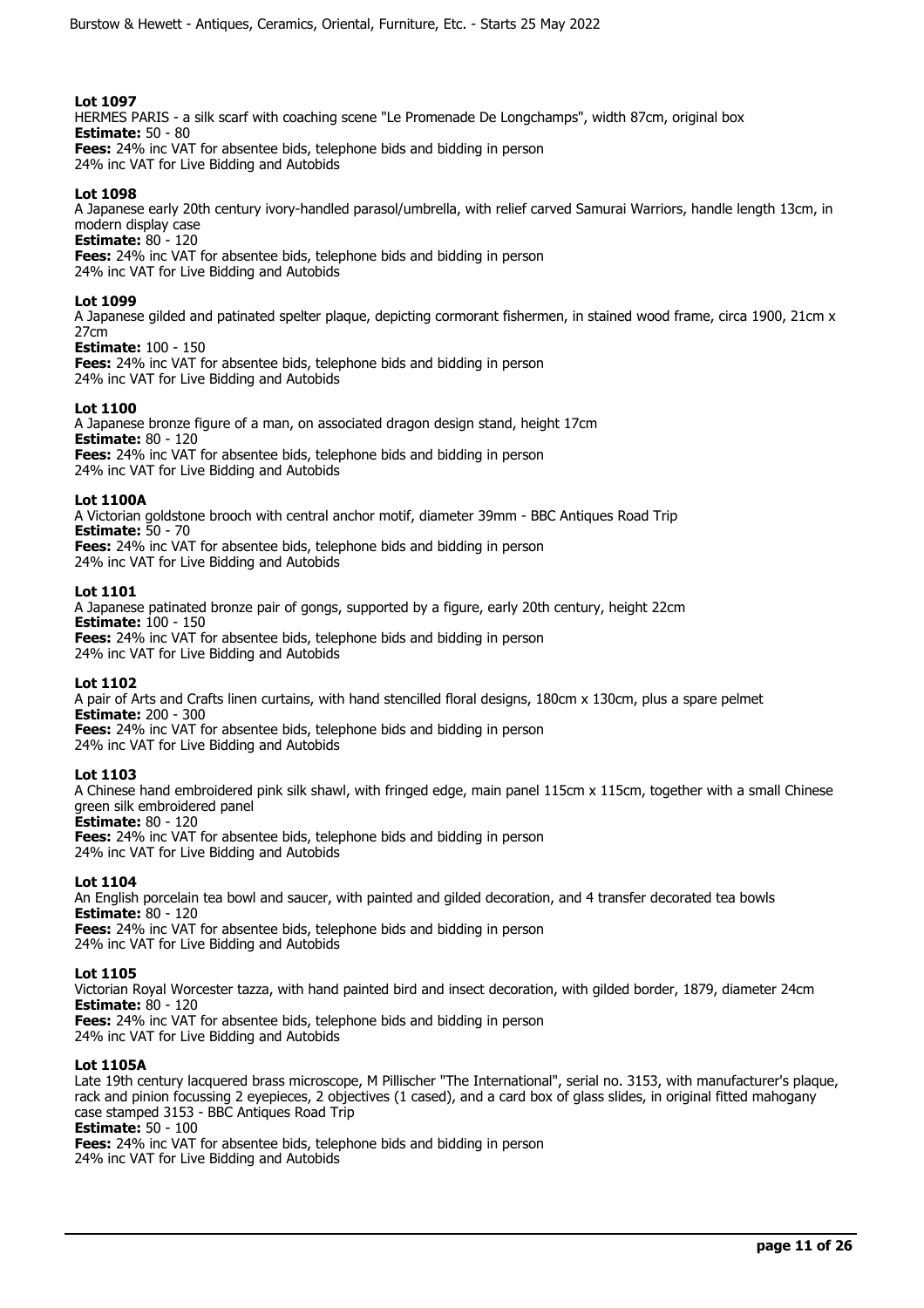A graduated set of 3 Japanese porcelain bowls, with painted elephant panels and hoho birds, largest bowl diameter 24cm, smallest 19cm

**Estimate:** 100 - 150

**Fees:** 24% inc VAT for absentee bids, telephone bids and bidding in person 24% inc VAT for Live Bidding and Autobids

# **Lot 1107**

An Islamic pottery bowl, with hand painted decoration, diameter 23cm, and similar Islamic plate, diameter 26cm (2) **Estimate:** 80 - 120 **Fees:** 24% inc VAT for absentee bids, telephone bids and bidding in person

24% inc VAT for Live Bidding and Autobids

## **Lot 1108**

A mottled blue glass bottle vase, height 43cm, and a frosted Studio glass vase, height 23cm (2) **Estimate:** 50 - 100 **Fees:** 24% inc VAT for absentee bids, telephone bids and bidding in person 24% inc VAT for Live Bidding and Autobids

# **Lot 1109**

3 Chinese blue and white porcelain jars and covers, largest height 34cm, and a blue and white porcelain cylinder vase (4) **Estimate:** 100 - 150 **Fees:** 24% inc VAT for absentee bids, telephone bids and bidding in person 24% inc VAT for Live Bidding and Autobids

# **Lot 1110**

MONT BLANC - a Meisterstuck fountain pen, in original leather case, with bottle of ink, as new condition **Estimate:** 50 - 100 **Fees:** 24% inc VAT for absentee bids, telephone bids and bidding in person 24% inc VAT for Live Bidding and Autobids

## **Lot 1110A**

A pair of sterling silver thistle design spoons, and a sterling silver spoon with animal finial (3) - BBC Antiques Road Trip **Estimate:** 40 - 60 **Fees:** 24% inc VAT for absentee bids, telephone bids and bidding in person

24% inc VAT for Live Bidding and Autobids

# **Lot 1111**

PRADA - a pair of tortoiseshell-effect sunglasses, cased **Estimate:** 50 - 80 **Fees:** 24% inc VAT for absentee bids, telephone bids and bidding in person 24% inc VAT for Live Bidding and Autobids

## **Lot 1112**

Japanese Meiji Period sectional ivory okimono, farmer carrying a basket of fruit, height 19cm **Estimate:** 100 - 150 **Fees:** 24% inc VAT for absentee bids, telephone bids and bidding in person 24% inc VAT for Live Bidding and Autobids

## **Lot 1113**

Japanese Meiji Period sectional ivory okimono, travelling musician, height 16cm **Estimate:** 100 - 150 **Fees:** 24% inc VAT for absentee bids, telephone bids and bidding in person 24% inc VAT for Live Bidding and Autobids

## **Lot 1114**

Royal Dux white glaze porcelain modernist bull sculpture, length 17cm **Estimate:** 50 - 70 **Fees:** 24% inc VAT for absentee bids, telephone bids and bidding in person 24% inc VAT for Live Bidding and Autobids

## **Lot 1115**

A pair of Victorian silver-mounted ivory knife rests, hallmarks Sheffield 1897 **Estimate:** 50 - 80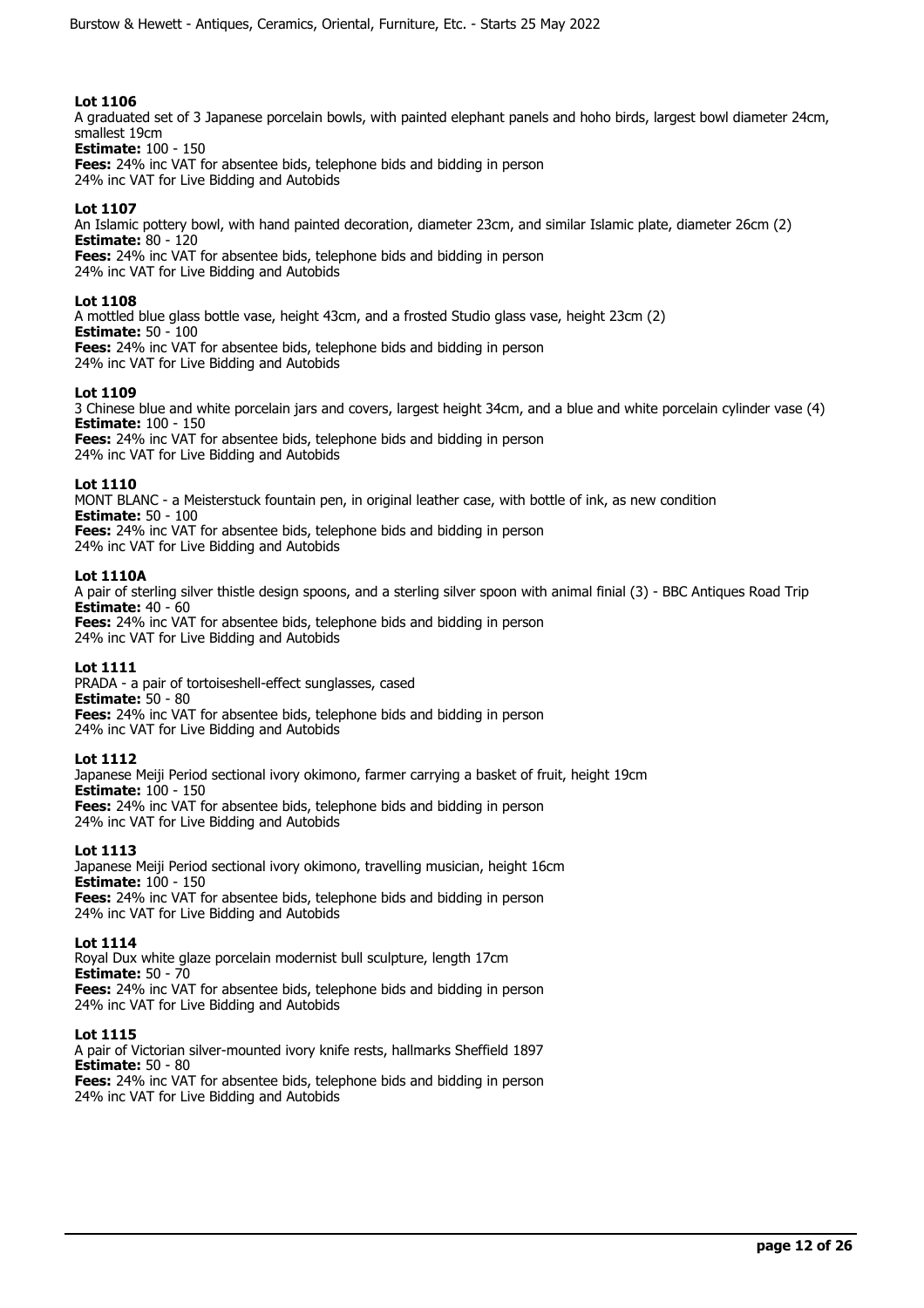# **Lot 1115A**

An early Mdina green/blue glass dish-shaped vase, circa 1970, designed by Michael Harris, diameter 14cm, together with a large 1970s Czech green bubble glass flared vase, designed by Milan Metelak, 1968, height 28cm (2) - BBC Antiques Road **Trin** 

## **Estimate:** 50 - 80

**Fees:** 24% inc VAT for absentee bids, telephone bids and bidding in person 24% inc VAT for Live Bidding and Autobids

# **Lot 1116**

Royal Doulton figure, sailor's holiday, HN2442, height 16cm, and Royal Doulton figure, baby's first Christmas (2) **Estimate:** 90 - 120 **Fees:** 24% inc VAT for absentee bids, telephone bids and bidding in person 24% inc VAT for Live Bidding and Autobids

## **Lot 1117**

Royal Copenhagen porcelain Dachshund, serial no. 3140, length 11cm **Estimate:** 50 - 70 **Fees:** 24% inc VAT for absentee bids, telephone bids and bidding in person 24% inc VAT for Live Bidding and Autobids

## **Lot 1118**

A 19th century Middle Eastern steel Trident head, length 50cm, and a relief cast-brass dagger scabbard **Estimate:** 100 - 150 **Fees:** 24% inc VAT for absentee bids, telephone bids and bidding in person 24% inc VAT for Live Bidding and Autobids

## **Lot 1119**

A group of 5 penknives, including 3 with mother-of-pearl mounts, including George Wostenholm, IXL, Rodjers and Huntsman (5)

**Estimate:** 60 - 80

**Fees:** 24% inc VAT for absentee bids, telephone bids and bidding in person 24% inc VAT for Live Bidding and Autobids

## **Lot 1120**

A group of Oriental items, including jade bangles, Peking glass snuff bottle, beads etc **Estimate:** 80 - 120 **Fees:** 24% inc VAT for absentee bids, telephone bids and bidding in person 24% inc VAT for Live Bidding and Autobids

## **Lot 1120A**

A Native American stitched leather 3-panel screen, late 19th/early 20th century, height 168cm - BBC Antiques Road Trip **Estimate:** 80 - 120 **Fees:** 24% inc VAT for absentee bids, telephone bids and bidding in person

24% inc VAT for Live Bidding and Autobids

## **Lot 1121**

A mixed group of items, including Vesta cases and matchbox holders **Estimate:** 50 - 80 **Fees:** 24% inc VAT for absentee bids, telephone bids and bidding in person 24% inc VAT for Live Bidding and Autobids

## **Lot 1122**

A large Japanese patinated bronze table lamp, with inlaid coloured metal floral designs and shade, height including shade 65cm

**Estimate:** 200 - 300 **Fees:** 24% inc VAT for absentee bids, telephone bids and bidding in person 24% inc VAT for Live Bidding and Autobids

## **Lot 1123**

CHRISTOFLE - a set of 4 silver plated bowls with engraved crests "Chargeurs Reunis", diameter 13cm **Estimate:** 50 - 70 **Fees:** 24% inc VAT for absentee bids, telephone bids and bidding in person 24% inc VAT for Live Bidding and Autobids

## **Lot 1124**

A pair of Colonial carved and painted wood figures of Egyptian and Sudanese soldiers, circa 1890, height 120cm **Estimate:** 800 - 1000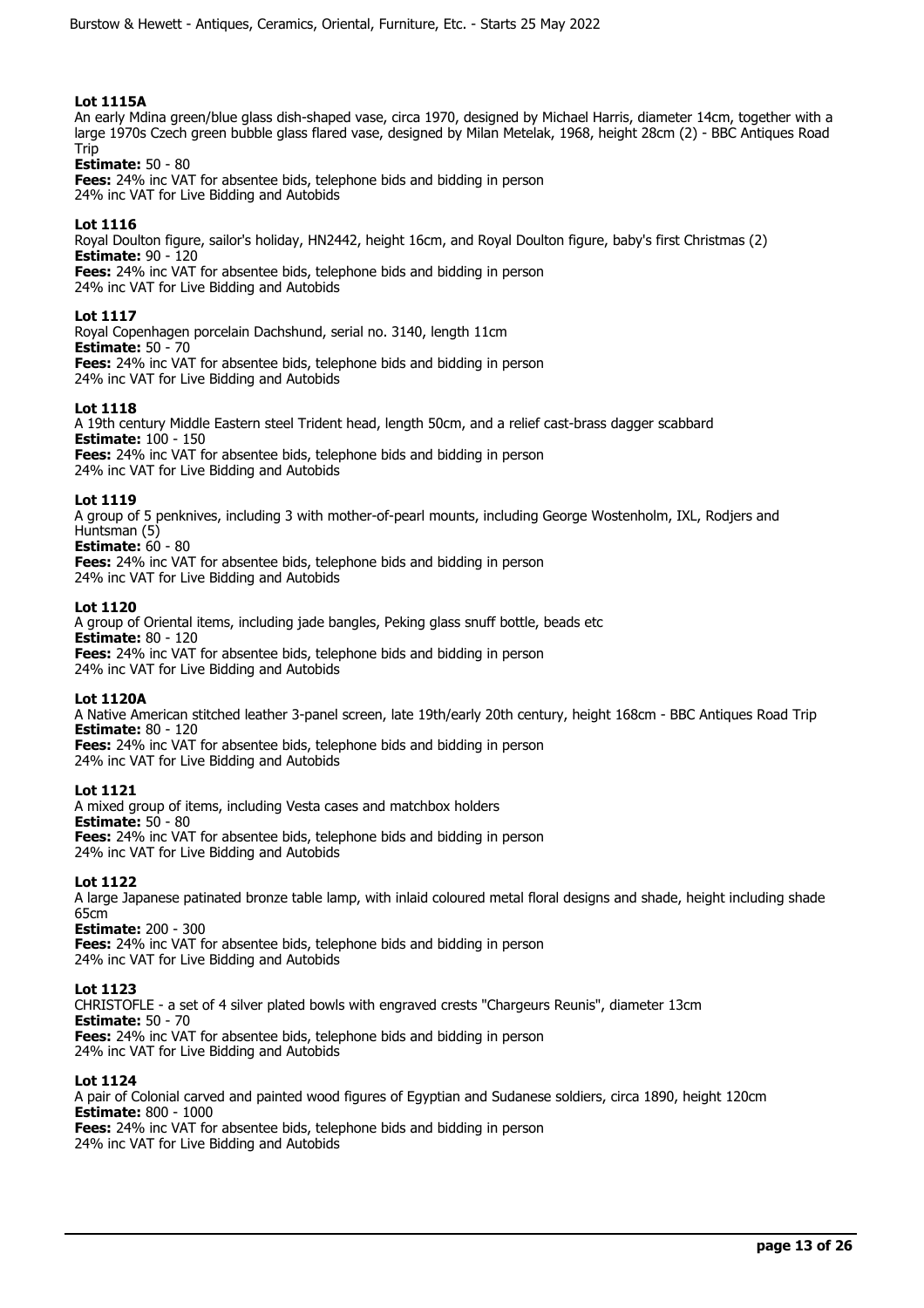ASPREY & CO - a large Art Deco green stained crocodile skin photo frame, with velvet mount and silk backing, overall dimensions 38cm x 28cm

**Estimate:** 300 - 400 **Fees:** 24% inc VAT for absentee bids, telephone bids and bidding in person

24% inc VAT for Live Bidding and Autobids

# **Lot 1125A**

An unusual 2-colour treen gavel, with oak handle and hardwood (possibly holly) head, length 23cm - BBC Antiques Road Trip **Estimate:** 50 - 70

**Fees:** 24% inc VAT for absentee bids, telephone bids and bidding in person 24% inc VAT for Live Bidding and Autobids

## **Lot 1126**

DUNHILL - a 14ct gold pocket lighter in Austrian woven textured design, marked 585, length 6.5cm, cased **Estimate:** 800 - 1000 **Fees:** 24% inc VAT for absentee bids, telephone bids and bidding in person 24% inc VAT for Live Bidding and Autobids

## **Lot 1127**

An unmarked white metal fox sculpture, on ebonised wood plinth, plinth length 15cm, tested as silver **Estimate:** 200 - 300 **Fees:** 24% inc VAT for absentee bids, telephone bids and bidding in person 24% inc VAT for Live Bidding and Autobids

## **Lot 1128**

19th century miniature painted portrait on ivory of Emily Anne Millicent Yorke, unsigned but attributed to Anthony Stewart, overall frame height 11cm

**Estimate:** 600 - 800

**Fees:** 24% inc VAT for absentee bids, telephone bids and bidding in person

24% inc VAT for Live Bidding and Autobids

## **Lot 1129**

A Chinese relief carved agate pendant, length 4cm, and a Chinese carved and pierced jade disc, diameter 5cm (2) **Estimate:** 100 - 150

**Fees:** 24% inc VAT for absentee bids, telephone bids and bidding in person 24% inc VAT for Live Bidding and Autobids

## **Lot 1130**

A Middle Eastern Islamic wood casket, with relief moulded and painted decoration, length 29cm **Estimate:** 100 - 150 **Fees:** 24% inc VAT for absentee bids, telephone bids and bidding in person 24% inc VAT for Live Bidding and Autobids

# **Lot 1131**

A large 19th century gilt-bronze floral sculpture, on Classical design relief moulded base, overall height 52cm **Estimate:** 200 - 300 **Fees:** 24% inc VAT for absentee bids, telephone bids and bidding in person

24% inc VAT for Live Bidding and Autobids

# **Lot 1132**

A 19th century French glass jardiniere, with painted and gilded decoration and metal liner, length 25cm **Estimate:** 120 - 150 **Fees:** 24% inc VAT for absentee bids, telephone bids and bidding in person

24% inc VAT for Live Bidding and Autobids

## **Lot 1133**

A Scandinavian carved wood mug, height 13cm, and a similar drinking cup (2) **Estimate:** 100 - 150 **Fees:** 24% inc VAT for absentee bids, telephone bids and bidding in person 24% inc VAT for Live Bidding and Autobids

## **Lot 1134**

A pair of Japanese blue ground cloisonne enamel vases, with detailed butterfly designs, height 18cm **Estimate:** 150 - 200 **Fees:** 24% inc VAT for absentee bids, telephone bids and bidding in person 24% inc VAT for Live Bidding and Autobids

## **Lot 1135**

A miniature watercolour portrait of a woman, signed H J Stock, dated 1909, original leather case, case height 18cm **Estimate:** 100 - 150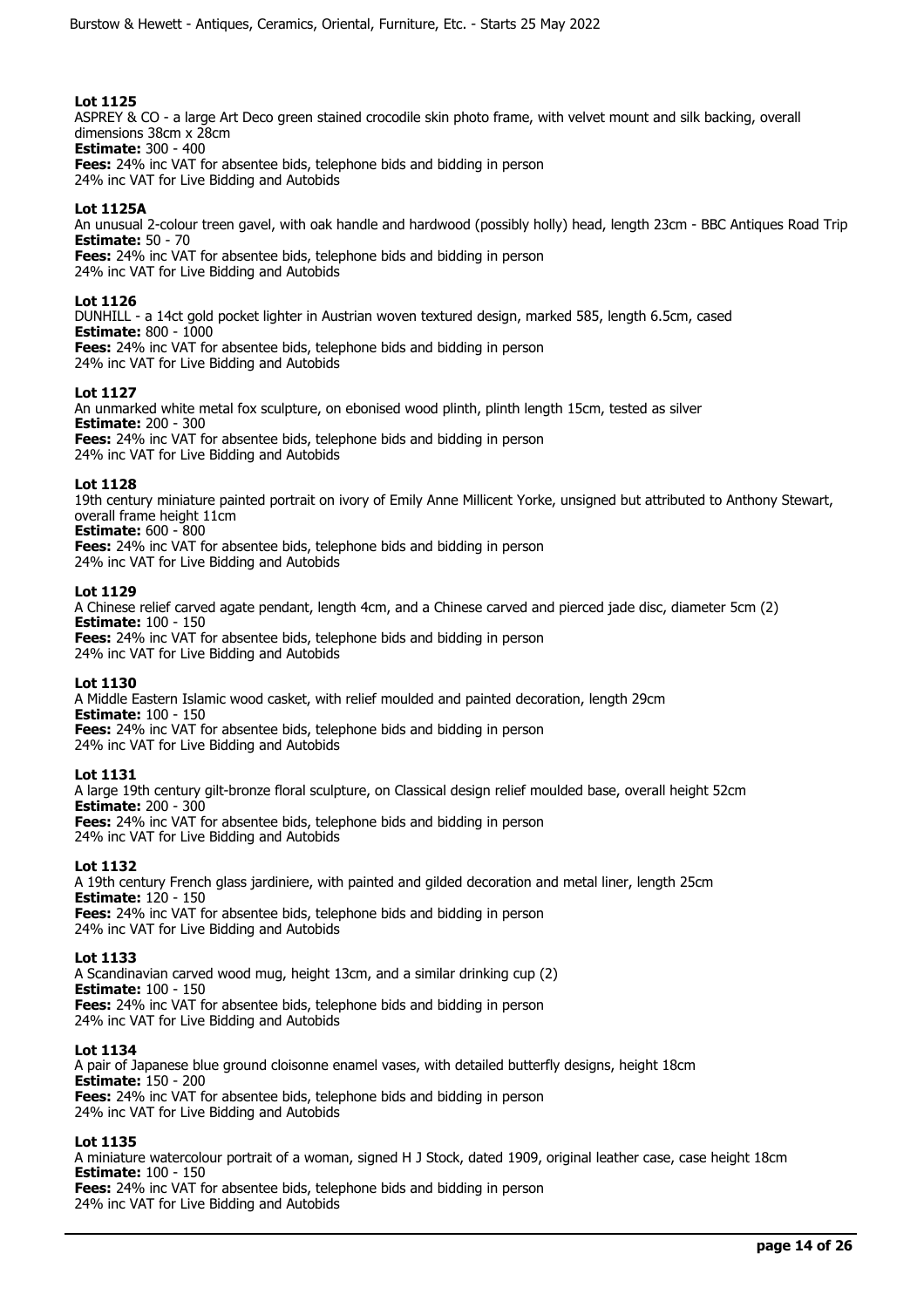A Vintage novelty soft toy teddy bear, height 30cm **Estimate:** 50 - 80 **Fees:** 24% inc VAT for absentee bids, telephone bids and bidding in person 24% inc VAT for Live Bidding and Autobids

# **Lot 1137**

A 19th century Swiss rosewood musical box, playing 6 airs on a 20cm cylinder **Estimate:** 250 - 350 **Fees:** 24% inc VAT for absentee bids, telephone bids and bidding in person 24% inc VAT for Live Bidding and Autobids

## **Lot 1138**

A German Baier aluminium novelty lighter, in the form of a Land Rover, length 7cm **Estimate:** 60 - 80

**Fees:** 24% inc VAT for absentee bids, telephone bids and bidding in person 24% inc VAT for Live Bidding and Autobids

## **Lot 1139**

A 7-piece Moser amethyst glass dressing table set, with gilded bands **Estimate:** 250 - 350 **Fees:** 24% inc VAT for absentee bids, telephone bids and bidding in person 24% inc VAT for Live Bidding and Autobids

## **Lot 1140**

Barker Brothers Art Deco cocktail set on stand, tray diameter 31cm **Estimate:** 60 - 80 **Fees:** 24% inc VAT for absentee bids, telephone bids and bidding in person 24% inc VAT for Live Bidding and Autobids

## **Lot 1141**

Art Nouveau red overlay cut-glass vase on gilt-bronze base, height 30cm **Estimate:** 100 - 150 **Fees:** 24% inc VAT for absentee bids, telephone bids and bidding in person

24% inc VAT for Live Bidding and Autobids

## **Lot 1142**

An Angling diorama in glazed case with painted frame, overall frame dimensions 106cm x 34cm **Estimate:** 250 - 350 **Fees:** 24% inc VAT for absentee bids, telephone bids and bidding in person

24% inc VAT for Live Bidding and Autobids

## **Lot 1143**

A Chinese carved and pierced jade phoenix design pendant, length 52mm **Estimate:** 50 - 80 **Fees:** 24% inc VAT for absentee bids, telephone bids and bidding in person 24% inc VAT for Live Bidding and Autobids

## **Lot 1144**

A Chinese yellow jade Lohan pendant, length 9.5cm **Estimate:** 50 - 80 **Fees:** 24% inc VAT for absentee bids, telephone bids and bidding in person 24% inc VAT for Live Bidding and Autobids

## **Lot 1145**

A Chinese jade lotus leaf design brush washer, length 7.5cm **Estimate:** 50 - 80 **Fees:** 24% inc VAT for absentee bids, telephone bids and bidding in person 24% inc VAT for Live Bidding and Autobids

## **Lot 1146**

A Chinese carved agate reclining beast, length 5cm **Estimate:** 50 - 80 **Fees:** 24% inc VAT for absentee bids, telephone bids and bidding in person 24% inc VAT for Live Bidding and Autobids

## **Lot 1147**

A Chinese carved and pierced jade dragon disc pendant, 5.5cm across **Estimate:** 50 - 80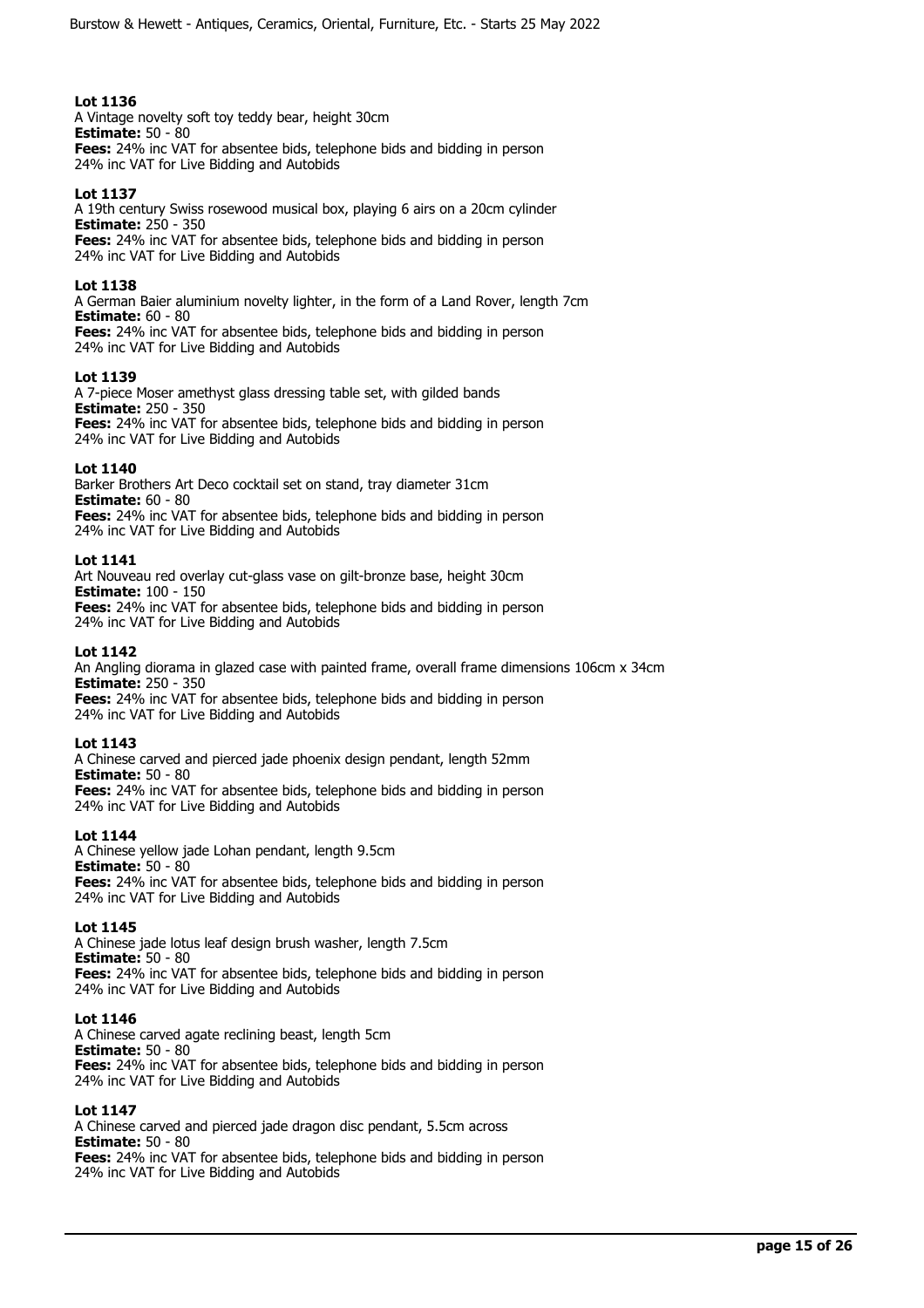A Chinese jade mountain (small), with relief carved phoenix, height 6cm **Estimate:** 50 - 80 **Fees:** 24% inc VAT for absentee bids, telephone bids and bidding in person 24% inc VAT for Live Bidding and Autobids

## **Lot 1149**

A Chinese porcelain square-section baluster vase, with painted panels depicting mountain landscapes in a detailed floral painted ground, 4 character mark, height 23cm **Estimate:** 200 - 300

**Fees:** 24% inc VAT for absentee bids, telephone bids and bidding in person 24% inc VAT for Live Bidding and Autobids

## **Lot 1150**

A 19th century French green glass and unmarked gold overlay perfume flask, with relief cast lovebird decoration, length 6cm **Estimate:** 150 - 200

**Fees:** 24% inc VAT for absentee bids, telephone bids and bidding in person 24% inc VAT for Live Bidding and Autobids

## **Lot 1151**

A circular ivory box with relief carved lid depicting Classical figures and horses, 18th or 19th century, diameter 8cm **Estimate:** 100 - 150 **Fees:** 24% inc VAT for absentee bids, telephone bids and bidding in person 24% inc VAT for Live Bidding and Autobids

## **Lot 1152**

A 19th century French bone and paper fan, with hand-coloured printed romantic scenes, length 27cm **Estimate:** 100 - 150 **Fees:** 24% inc VAT for absentee bids, telephone bids and bidding in person 24% inc VAT for Live Bidding and Autobids

## **Lot 1153**

A Ptolemy IV bronze coin, Zeus and double eagle motif, diameter 4cm, 70g **Estimate:** 50 - 80 **Fees:** 24% inc VAT for absentee bids, telephone bids and bidding in person 24% inc VAT for Live Bidding and Autobids

## **Lot 1154**

Edward VII 1907 gold sovereign **Estimate:** 250 - 300 **Fees:** 24% inc VAT for absentee bids, telephone bids and bidding in person 24% inc VAT for Live Bidding and Autobids

## **Lot 1155**

A group of coins, including an Austrian 1780 silver Thaler, 1911 Investiture coin, 1784 Russian five Kopek and 2 others **Estimate:** 50 - 70 **Fees:** 24% inc VAT for absentee bids, telephone bids and bidding in person

24% inc VAT for Live Bidding and Autobids

## **Lot 1156**

A group of medallions, including Victoria Diamond Jubilee medal, Edward VII Coronation medal etc **Estimate:** 50 - 70 **Fees:** 24% inc VAT for absentee bids, telephone bids and bidding in person 24% inc VAT for Live Bidding and Autobids

## **Lot 1157**

A group of silver and other coins **Estimate:** 50 - 80 **Fees:** 24% inc VAT for absentee bids, telephone bids and bidding in person 24% inc VAT for Live Bidding and Autobids

## **Lot 1158**

A collection of coins and banknotes, including Victorian crown and half crown **Estimate:** 50 - 80 **Fees:** 24% inc VAT for absentee bids, telephone bids and bidding in person 24% inc VAT for Live Bidding and Autobids

## **Lot 1159**

A large Chinese carved and pierced jade sea dragon disc, diameter 9cm **Estimate:** 50 - 80 **Fees:** 24% inc VAT for absentee bids, telephone bids and bidding in person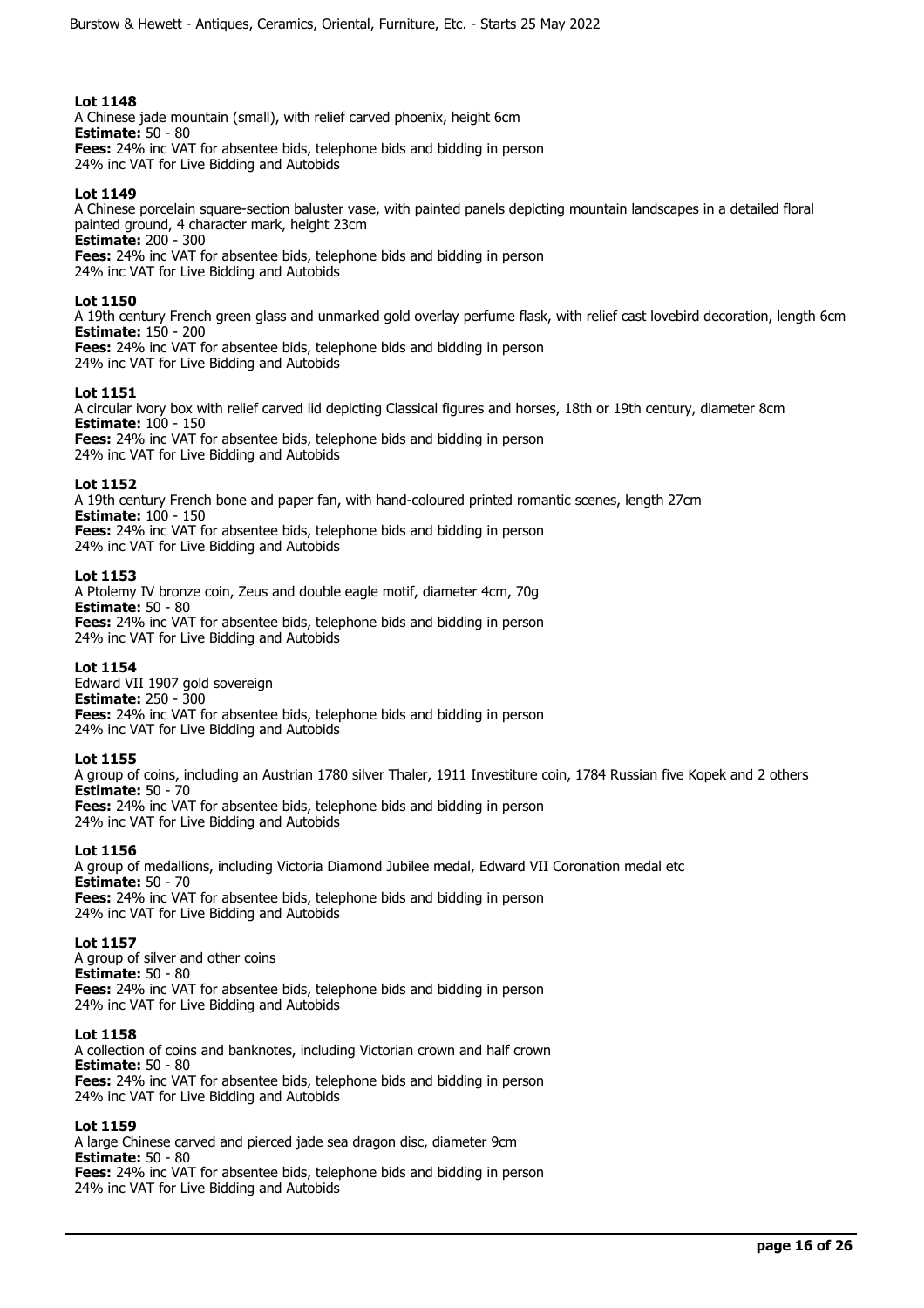A Chinese relief carved jade plaque pendant, height 7.5cm **Estimate:** 50 - 80 **Fees:** 24% inc VAT for absentee bids, telephone bids and bidding in person

24% inc VAT for Live Bidding and Autobids

## **Lot 1161**

A Chinese relief carved jade lotus flower disc pendant, diameter 5cm **Estimate:** 50 - 80 **Fees:** 24% inc VAT for absentee bids, telephone bids and bidding in person 24% inc VAT for Live Bidding and Autobids

## **Lot 1162**

A Chinese carved and pierced bone coloured jade pendant, length 7cm **Estimate:** 50 - 80 **Fees:** 24% inc VAT for absentee bids, telephone bids and bidding in person 24% inc VAT for Live Bidding and Autobids

## **Lot 1163**

A Chinese carved jade wheel pendant, diameter 4cm **Estimate:** 50 - 80

**Fees:** 24% inc VAT for absentee bids, telephone bids and bidding in person 24% inc VAT for Live Bidding and Autobids

## **Lot 1164**

A Chinese carved and pierced jade gourd pendant, length 5.5cm **Estimate:** 50 - 80 **Fees:** 24% inc VAT for absentee bids, telephone bids and bidding in person 24% inc VAT for Live Bidding and Autobids

## **Lot 1165**

A Chinese porcelain vase, with painted dragon and phoenix decoration, 6 character mark, height 20cm **Estimate:** 100 - 150 **Fees:** 24% inc VAT for absentee bids, telephone bids and bidding in person

24% inc VAT for Live Bidding and Autobids

## **Lot 1166**

A pair of Chinese porcelain vases with enamel bird of paradise designs, seal marks, height 29cm, and a pair of Japanese blue and white porcelain narrow-necked vases, height 15cm **Estimate:** 80 - 120

**Fees:** 24% inc VAT for absentee bids, telephone bids and bidding in person 24% inc VAT for Live Bidding and Autobids

## **Lot 1167**

A Chinese porcelain bowl and cover with painted and gilded dragon design, diameter 12cm **Estimate:** 60 - 80 **Fees:** 24% inc VAT for absentee bids, telephone bids and bidding in person 24% inc VAT for Live Bidding and Autobids

## **Lot 1168**

3 Chinese porcelain and glass snuff bottles **Estimate:** 60 - 80 **Fees:** 24% inc VAT for absentee bids, telephone bids and bidding in person 24% inc VAT for Live Bidding and Autobids

## **Lot 1169**

A pair of Chinese white glaze ceramic table lamps, on wood bases, height to top of lamp 40cm **Estimate:** 80 - 120 **Fees:** 24% inc VAT for absentee bids, telephone bids and bidding in person 24% inc VAT for Live Bidding and Autobids

## **Lot 1170**

A pair of Dutch Delft pottery polychrome vases, signed under base, height 31cm, A/F **Estimate:** 200 - 300 **Fees:** 24% inc VAT for absentee bids, telephone bids and bidding in person 24% inc VAT for Live Bidding and Autobids

## **Lot 1171**

GEOFFREY BAXTER for WHITEFRIARS - a green glass bark vase, height 15cm **Estimate:** 80 - 120 **Fees:** 24% inc VAT for absentee bids, telephone bids and bidding in person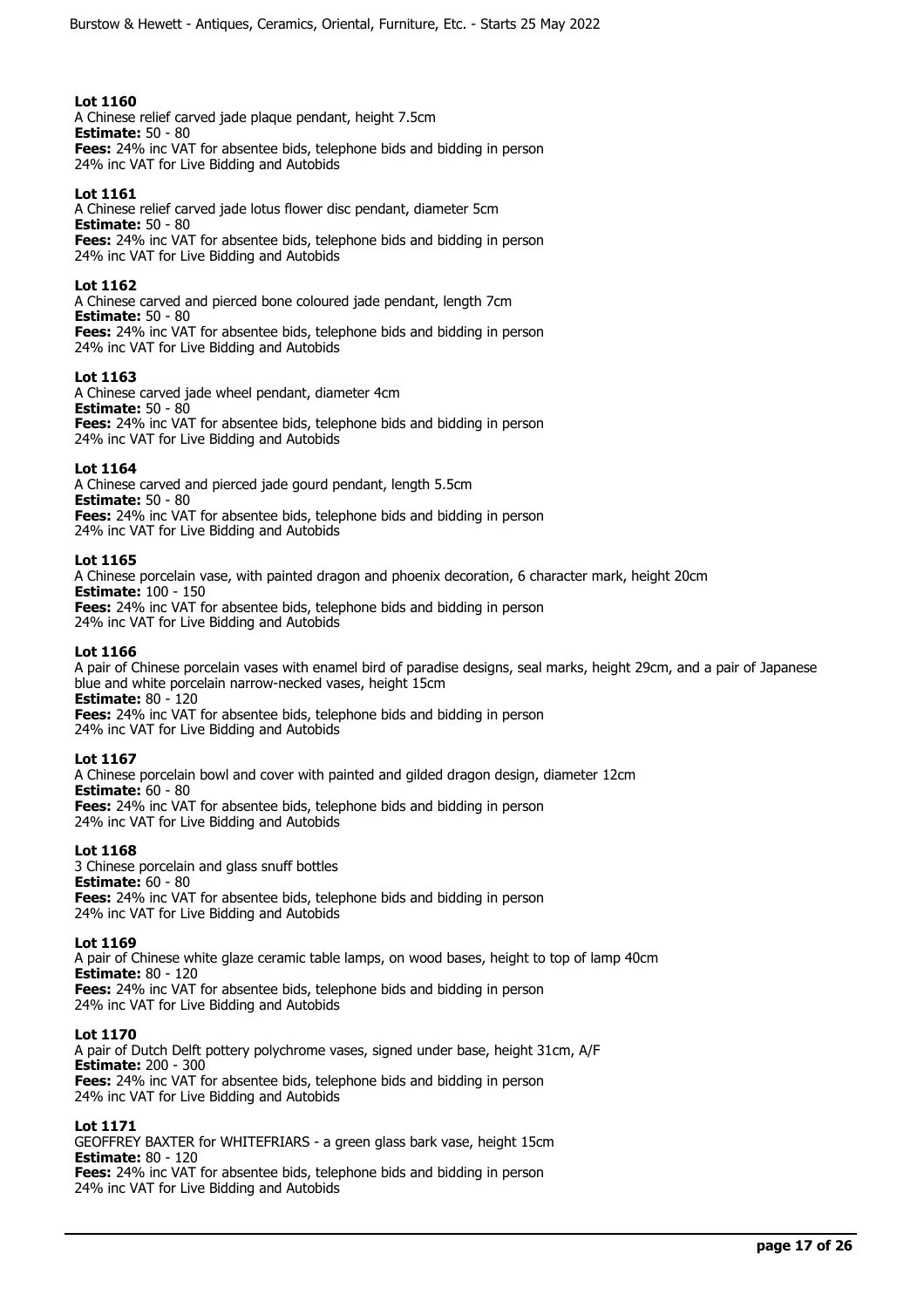WHITEFRIARS - 2 coloured glass vases, and a Whitefriars red glass paperweight, largest vase height 27cm (3) **Estimate:** 80 - 120 **Fees:** 24% inc VAT for absentee bids, telephone bids and bidding in person

24% inc VAT for Live Bidding and Autobids

# **Lot 1173**

Derby porcelain Classical figure, height 10cm **Estimate:** 40 - 60 **Fees:** 24% inc VAT for absentee bids, telephone bids and bidding in person 24% inc VAT for Live Bidding and Autobids

# **Lot 1174**

A tortoiseshell jewel box with silver mounts, length 12cm, and a leather box containing a silver pocket knife, lorgnettes, gold-mounted cigarette holder etc **Estimate:** 80 - 120

**Fees:** 24% inc VAT for absentee bids, telephone bids and bidding in person 24% inc VAT for Live Bidding and Autobids

# **Lot 1175**

A Nepalese relief carved hardwood 2-tier treasure box, length 15cm **Estimate:** 150 - 200 **Fees:** 24% inc VAT for absentee bids, telephone bids and bidding in person 24% inc VAT for Live Bidding and Autobids

# **Lot 1176**

A Victorian rosewood and amboyna sewing box, with inlaid mother-of-pearl and fitted interior, length 26cm **Estimate:** 50 - 70

**Fees:** 24% inc VAT for absentee bids, telephone bids and bidding in person 24% inc VAT for Live Bidding and Autobids

# **Lot 1177**

A Moroccan metal casket with inlaid white metal decoration, length 17cm **Estimate:** 80 - 120 **Fees:** 24% inc VAT for absentee bids, telephone bids and bidding in person 24% inc VAT for Live Bidding and Autobids

# **Lot 1178**

An Antique North African iron-bound wood casket, length 39cm **Estimate:** 250 - 350 **Fees:** 24% inc VAT for absentee bids, telephone bids and bidding in person 24% inc VAT for Live Bidding and Autobids

# **Lot 1179**

3 Vintage Indian photographic portraits of Maharajas **Estimate:** 80 - 120 **Fees:** 24% inc VAT for absentee bids, telephone bids and bidding in person 24% inc VAT for Live Bidding and Autobids

## **Lot 1180**

A Chinese bronze silk iron, with relief moulded figure designs and buffalo horn handle, length 25cm **Estimate:** 60 - 80 **Fees:** 24% inc VAT for absentee bids, telephone bids and bidding in person 24% inc VAT for Live Bidding and Autobids

## **Lot 1181**

An Islamic dome-top box with hand painted gilded decoration, length 29cm **Estimate:** 100 - 150 **Fees:** 24% inc VAT for absentee bids, telephone bids and bidding in person 24% inc VAT for Live Bidding and Autobids

## **Lot 1182**

4 Tribal carved wood masks, largest horned mask height 72cm (4) **Estimate:** 80 - 120 **Fees:** 24% inc VAT for absentee bids, telephone bids and bidding in person 24% inc VAT for Live Bidding and Autobids

# **Lot 1183**

WMF Arts and Crafts copper and brass tea kettle on spirit stand, with woven wicker handles, height 40cm **Estimate:** 100 - 150 **Fees:** 24% inc VAT for absentee bids, telephone bids and bidding in person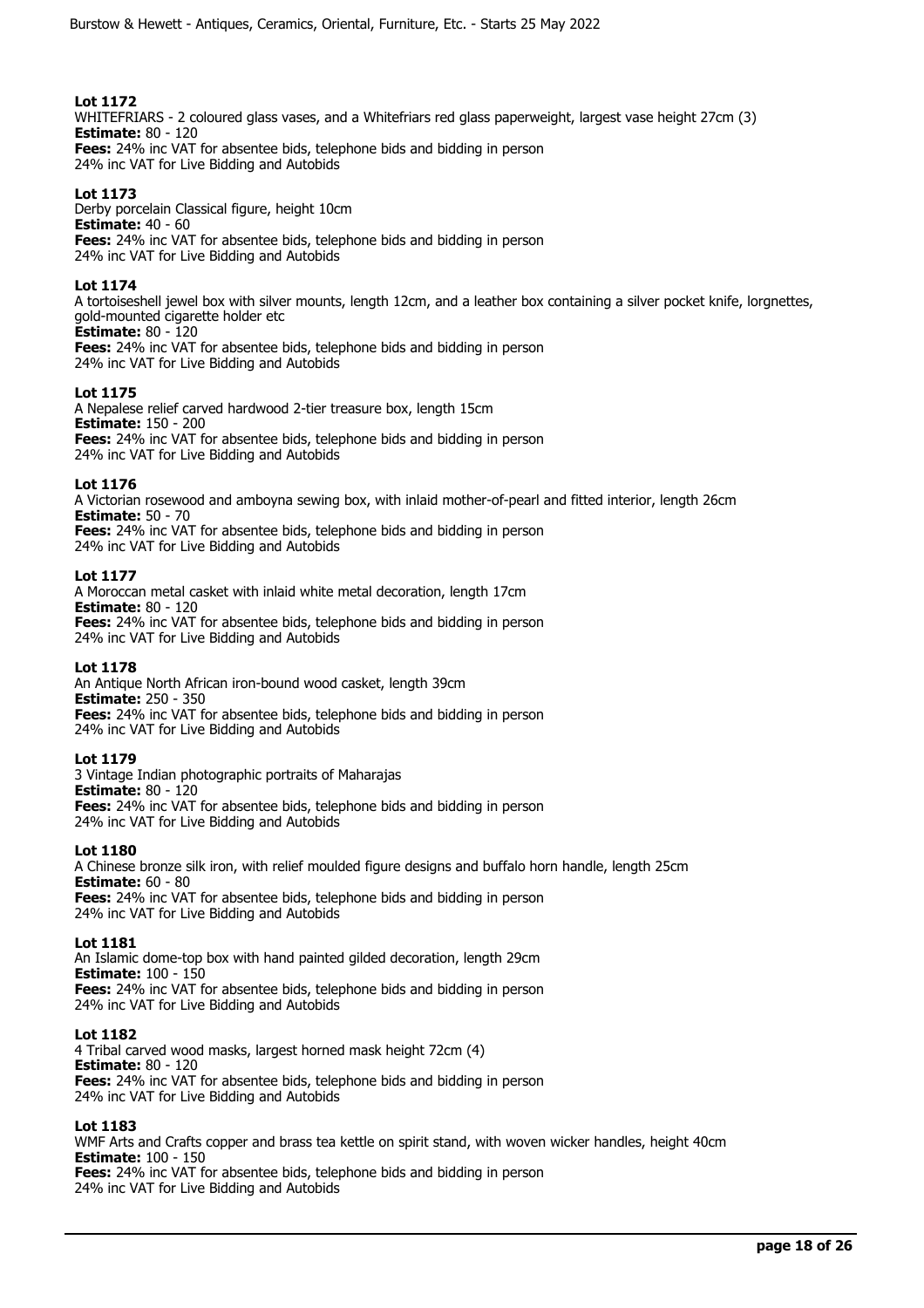WMF Arts and Crafts electroplate tea kettle on spirit burner stand, with ebony handle, height 28cm **Estimate:** 100 - 150 **Fees:** 24% inc VAT for absentee bids, telephone bids and bidding in person

24% inc VAT for Live Bidding and Autobids

# **Lot 1185**

A tall Art Nouveau spelter 2-handled vase, with naturalistic handles, height 38cm **Estimate:** 80 - 120 **Fees:** 24% inc VAT for absentee bids, telephone bids and bidding in person 24% inc VAT for Live Bidding and Autobids

## **Lot 1186**

Art Nouveau electroplate dome-top mantel clock with enamel dial, height 17cm **Estimate:** 60 - 80 **Fees:** 24% inc VAT for absentee bids, telephone bids and bidding in person

24% inc VAT for Live Bidding and Autobids

## **Lot 1187**

A pair of Art Nouveau electroplate tazza, Osiris pattern, 1 with original green glass liner, serial no. 587, diameter 16cm **Estimate:** 80 - 120

**Fees:** 24% inc VAT for absentee bids, telephone bids and bidding in person 24% inc VAT for Live Bidding and Autobids

## **Lot 1188**

WMF, a set of 11 electroplate cheese knives on original stand, stand length 17cm, height 19cm **Estimate:** 60 - 80 **Fees:** 24% inc VAT for absentee bids, telephone bids and bidding in person

24% inc VAT for Live Bidding and Autobids

## **Lot 1189**

A pewter overlay turquoise glass tall vase, indistinctly signed, height 36cm **Estimate:** 50 - 80 **Fees:** 24% inc VAT for absentee bids, telephone bids and bidding in person

24% inc VAT for Live Bidding and Autobids

## **Lot 1190**

Arts and Crafts brass tea kettle on spirit stand, indistinct impressed marks, height 27cm **Estimate:** 60 - 80 **Fees:** 24% inc VAT for absentee bids, telephone bids and bidding in person

24% inc VAT for Live Bidding and Autobids

## **Lot 1191**

Art Nouveau spelter clock, supported by a figure of a woman and children, height 37cm **Estimate:** 80 - 120 **Fees:** 24% inc VAT for absentee bids, telephone bids and bidding in person 24% inc VAT for Live Bidding and Autobids

## **Lot 1192**

3 Art Nouveau Claret jugs, including 2 with cut-glass mounts, largest height 40cm **Estimate:** 100 - 150 **Fees:** 24% inc VAT for absentee bids, telephone bids and bidding in person 24% inc VAT for Live Bidding and Autobids

## **Lot 1193**

Art Nouveau electroplate and brass-mounted 2-handled jardiniere on brass feet, height 24cm, rim diameter 21cm **Estimate:** 100 - 150 **Fees:** 24% inc VAT for absentee bids, telephone bids and bidding in person 24% inc VAT for Live Bidding and Autobids

## **Lot 1194**

WMF electroplate desk stand, with lidded compartments, width 37cm **Estimate:** 100 - 150 **Fees:** 24% inc VAT for absentee bids, telephone bids and bidding in person 24% inc VAT for Live Bidding and Autobids

## **Lot 1195**

4 spelter and brass desk stands (4) **Estimate:** 80 - 120 **Fees:** 24% inc VAT for absentee bids, telephone bids and bidding in person 24% inc VAT for Live Bidding and Autobids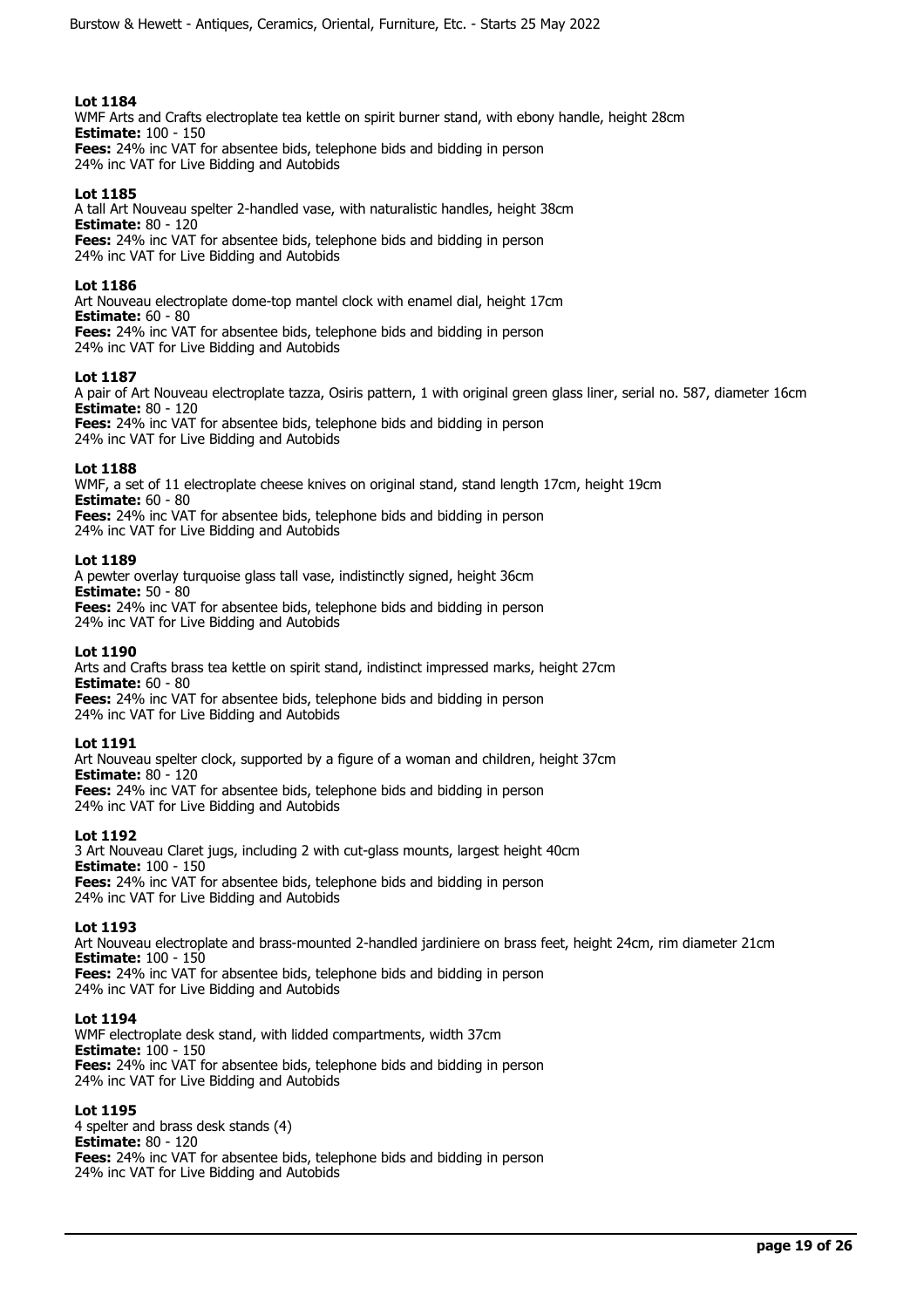Art Nouveau brass frog design candle holder, height 28cm **Estimate:** 60 - 80 **Fees:** 24% inc VAT for absentee bids, telephone bids and bidding in person 24% inc VAT for Live Bidding and Autobids

# **Lot 1197**

A group of Art Nouveau brass and spelter candle holders and sconces (6) **Estimate:** 80 - 120 **Fees:** 24% inc VAT for absentee bids, telephone bids and bidding in person 24% inc VAT for Live Bidding and Autobids

# **Lot 1198**

2 sets of 3 electroplate and glass goblets (6) **Estimate:** 40 - 60 **Fees:** 24% inc VAT for absentee bids, telephone bids and bidding in person 24% inc VAT for Live Bidding and Autobids

## **Lot 1199**

Art Nouveau electroplate table centre bowl, with mottled green glass liner, height 17cm, diameter 18cm **Estimate:** 100 - 150

**Fees:** 24% inc VAT for absentee bids, telephone bids and bidding in person 24% inc VAT for Live Bidding and Autobids

## **Lot 1200**

A Liberty Tudric polished pewter 3-handled jardiniere, pattern no. 0337, rim diameter 22cm **Estimate:** 80 - 120 **Fees:** 24% inc VAT for absentee bids, telephone bids and bidding in person

24% inc VAT for Live Bidding and Autobids

## **Lot 1201**

Art Nouveau terracotta card tray in the form of a woman and flowers, signed A De Raniery, length 32cm **Estimate:** 100 - 150 **Fees:** 24% inc VAT for absentee bids, telephone bids and bidding in person

24% inc VAT for Live Bidding and Autobids

# **Lot 1202**

An Art Nouveau plaster Classical bust, Boheme, signed A De Raniery, height 35cm **Estimate:** 100 - 150 **Fees:** 24% inc VAT for absentee bids, telephone bids and bidding in person 24% inc VAT for Live Bidding and Autobids

## **Lot 1203**

LIBERTY TUDRIC - an Arts and Crafts pewter dome-top cigarette box, with relief moulded surround, designed by Archibald Knox, pattern no. 078, length 21cm

**Estimate:** 150 - 200

**Fees:** 24% inc VAT for absentee bids, telephone bids and bidding in person 24% inc VAT for Live Bidding and Autobids

# **Lot 1204**

A group of Art Nouveau items, including bottle stoppers, Liberty pewter and green glass mug, napkin rings etc **Estimate:** 50 - 80 **Fees:** 24% inc VAT for absentee bids, telephone bids and bidding in person 24% inc VAT for Live Bidding and Autobids

# **Lot 1205**

A group of Art Nouveau metalware, including large spelter 3-handled vase with relief moulded sides, height 29cm **Estimate:** 60 - 80 **Fees:** 24% inc VAT for absentee bids, telephone bids and bidding in person 24% inc VAT for Live Bidding and Autobids

## **Lot 1206**

A group of Art Nouveau desk items, including electroplate watch stand, height 16cm (4) **Estimate:** 60 - 80 **Fees:** 24% inc VAT for absentee bids, telephone bids and bidding in person 24% inc VAT for Live Bidding and Autobids

# **Lot 1207**

A group of Art Nouveau metalware **Estimate:** 80 - 120 **Fees:** 24% inc VAT for absentee bids, telephone bids and bidding in person 24% inc VAT for Live Bidding and Autobids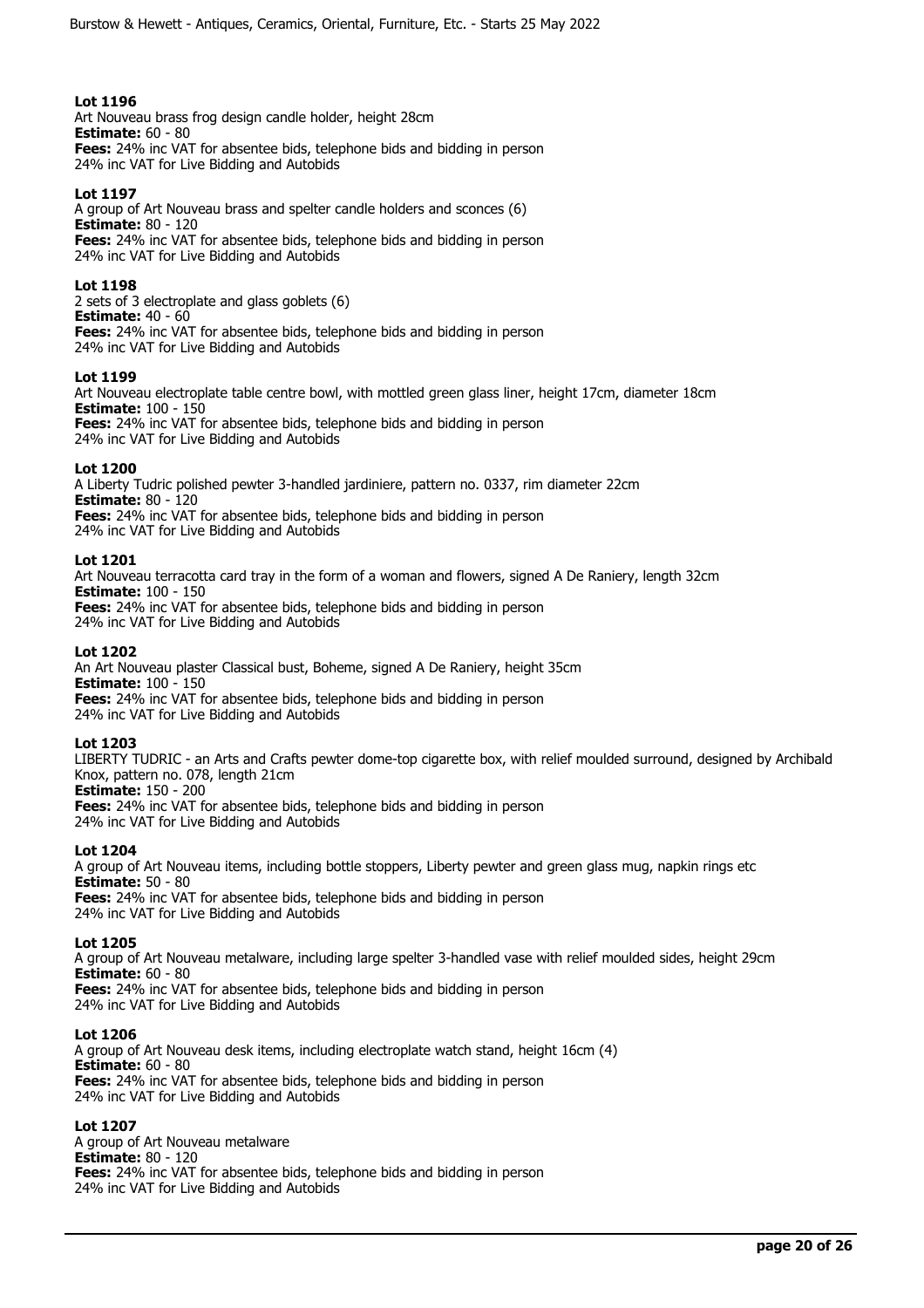A group of Art Nouveau metalware **Estimate:** 60 - 100 **Fees:** 24% inc VAT for absentee bids, telephone bids and bidding in person 24% inc VAT for Live Bidding and Autobids

# **Lot 1209**

WMF Art Nouveau electroplate dome-top casket, length 20cm **Estimate:** 80 - 120 **Fees:** 24% inc VAT for absentee bids, telephone bids and bidding in person 24% inc VAT for Live Bidding and Autobids

## **Lot 1210**

5 various Art Nouveau boxes, largest length 29cm **Estimate:** 50 - 100 **Fees:** 24% inc VAT for absentee bids, telephone bids and bidding in person 24% inc VAT for Live Bidding and Autobids

## **Lot 1211**

A group of Art Nouveau pewter teaware **Estimate:** 50 - 100 **Fees:** 24% inc VAT for absentee bids, telephone bids and bidding in person 24% inc VAT for Live Bidding and Autobids

## **Lot 1212**

A group of Art Nouveau metalware, including an amber glass ewer with spelter mounts, height 25cm (A/F) **Estimate:** 80 - 120 **Fees:** 24% inc VAT for absentee bids, telephone bids and bidding in person

24% inc VAT for Live Bidding and Autobids

## **Lot 1213**

Art Nouveau electroplate table centre serving stand, diameter 39cm **Estimate:** 50 - 70 **Fees:** 24% inc VAT for absentee bids, telephone bids and bidding in person 24% inc VAT for Live Bidding and Autobids

## **Lot 1214**

2 Arts and Crafts electroplate toast racks, and an iron door lock **Estimate:** 50 - 70 **Fees:** 24% inc VAT for absentee bids, telephone bids and bidding in person 24% inc VAT for Live Bidding and Autobids

## **Lot 1215**

A group of Art Nouveau metalware **Estimate:** 60 - 100 **Fees:** 24% inc VAT for absentee bids, telephone bids and bidding in person 24% inc VAT for Live Bidding and Autobids

# **Lot 1216**

LIBERTY TUDRIC - a polished pewter serving dish and cover, pattern no. 0293, diameter 25cm **Estimate:** 200 - 300 **Fees:** 24% inc VAT for absentee bids, telephone bids and bidding in person 24% inc VAT for Live Bidding and Autobids

## **Lot 1217**

A group of Art Nouveau metalware, including enamel belt buckle, length 7.5cm **Estimate:** 60 - 80 **Fees:** 24% inc VAT for absentee bids, telephone bids and bidding in person 24% inc VAT for Live Bidding and Autobids

## **Lot 1218**

A Liberty pewter cigarette box with inset turquoise panel, width 9cm, and a similar pewter photo frame, with inset Ruskin plaque, height 19cm (2)

**Estimate:** 60 - 80 **Fees:** 24% inc VAT for absentee bids, telephone bids and bidding in person 24% inc VAT for Live Bidding and Autobids

# **Lot 1219**

LIBERTY TUDRIC - a polished pewter biscuit barrel, with stylised leaf decorated surround, top panel 13cm across **Estimate:** 300 - 500 **Fees:** 24% inc VAT for absentee bids, telephone bids and bidding in person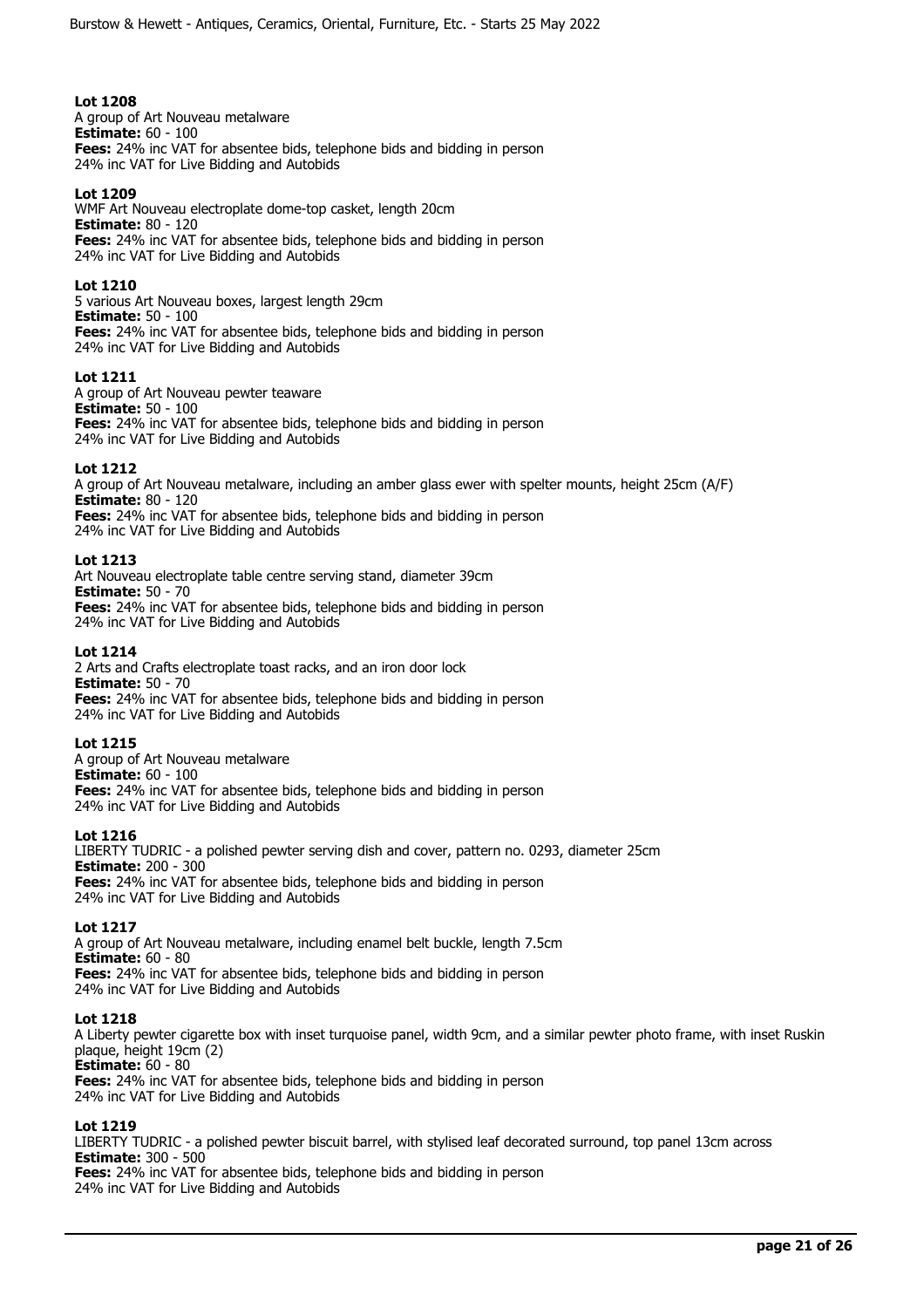A group of Arts and Crafts pewter teaware on tray **Estimate:** 50 - 100 **Fees:** 24% inc VAT for absentee bids, telephone bids and bidding in person 24% inc VAT for Live Bidding and Autobids

# **Lot 1221**

3 Art Nouveau relief embossed copper jugs and vase, vase height 30cm (3) **Estimate:** 50 - 70 **Fees:** 24% inc VAT for absentee bids, telephone bids and bidding in person 24% inc VAT for Live Bidding and Autobids

# **Lot 1222**

An Arts and Crafts copper-framed wall mirror, with inset Ruskin enamel panel, width 86cm, height 65cm **Estimate:** 150 - 200 **Fees:** 24% inc VAT for absentee bids, telephone bids and bidding in person

24% inc VAT for Live Bidding and Autobids

# **Lot 1223**

Arts and Crafts small copper-framed mirror, with inset Ruskin plaque, height 27cm, and an Arts and Crafts copper-framed oval wall mirror, height 62cm

**Estimate:** 50 - 80 **Fees:** 24% inc VAT for absentee bids, telephone bids and bidding in person 24% inc VAT for Live Bidding and Autobids

# **Lot 1224**

Arts and Crafts brass fire screen, with relief embossed thistle design, height 75cm, width 54cm **Estimate:** 80 - 120 **Fees:** 24% inc VAT for absentee bids, telephone bids and bidding in person 24% inc VAT for Live Bidding and Autobids

## **Lot 1225**

An Italian 18th century joined oak cassone chest, with panelled front and plank top, length 162cm **Estimate:** 300 - 500 **Fees:** 24% inc VAT for absentee bids, telephone bids and bidding in person 24% inc VAT for Live Bidding and Autobids

# **Lot 1226**

A George III mahogany demilune fold over tea table, width 91cm **Estimate:** 200 - 300 **Fees:** 24% inc VAT for absentee bids, telephone bids and bidding in person 24% inc VAT for Live Bidding and Autobids

## **Lot 1227**

An Edwardian satinwood and marquetry inlaid revolving bookcase, width 47cm, height 85cm **Estimate:** 300 - 400 **Fees:** 24% inc VAT for absentee bids, telephone bids and bidding in person 24% inc VAT for Live Bidding and Autobids

## **Lot 1228**

A 19th century elm spindle-back elbow chair with rush seat **Estimate:** 100 - 150 **Fees:** 24% inc VAT for absentee bids, telephone bids and bidding in person 24% inc VAT for Live Bidding and Autobids

## **Lot 1229**

An Edwardian inlaid mahogany bow-front display cabinet in Sheritan style, with carved cornice and cupboards below, width 127cm, height 197cm **Estimate:** 500 - 700 **Fees:** 24% inc VAT for absentee bids, telephone bids and bidding in person 24% inc VAT for Live Bidding and Autobids

# **Lot 1230**

A 19th century elm-seated bow-arm Windsor chair **Estimate:** 100 - 150 **Fees:** 24% inc VAT for absentee bids, telephone bids and bidding in person 24% inc VAT for Live Bidding and Autobids

# **Lot 1231**

A 19th century gilt-gesso framed wall mirror, with scroll pediment, overall height 138cm, width 78cm **Estimate:** 250 - 350 **Fees:** 24% inc VAT for absentee bids, telephone bids and bidding in person 24% inc VAT for Live Bidding and Autobids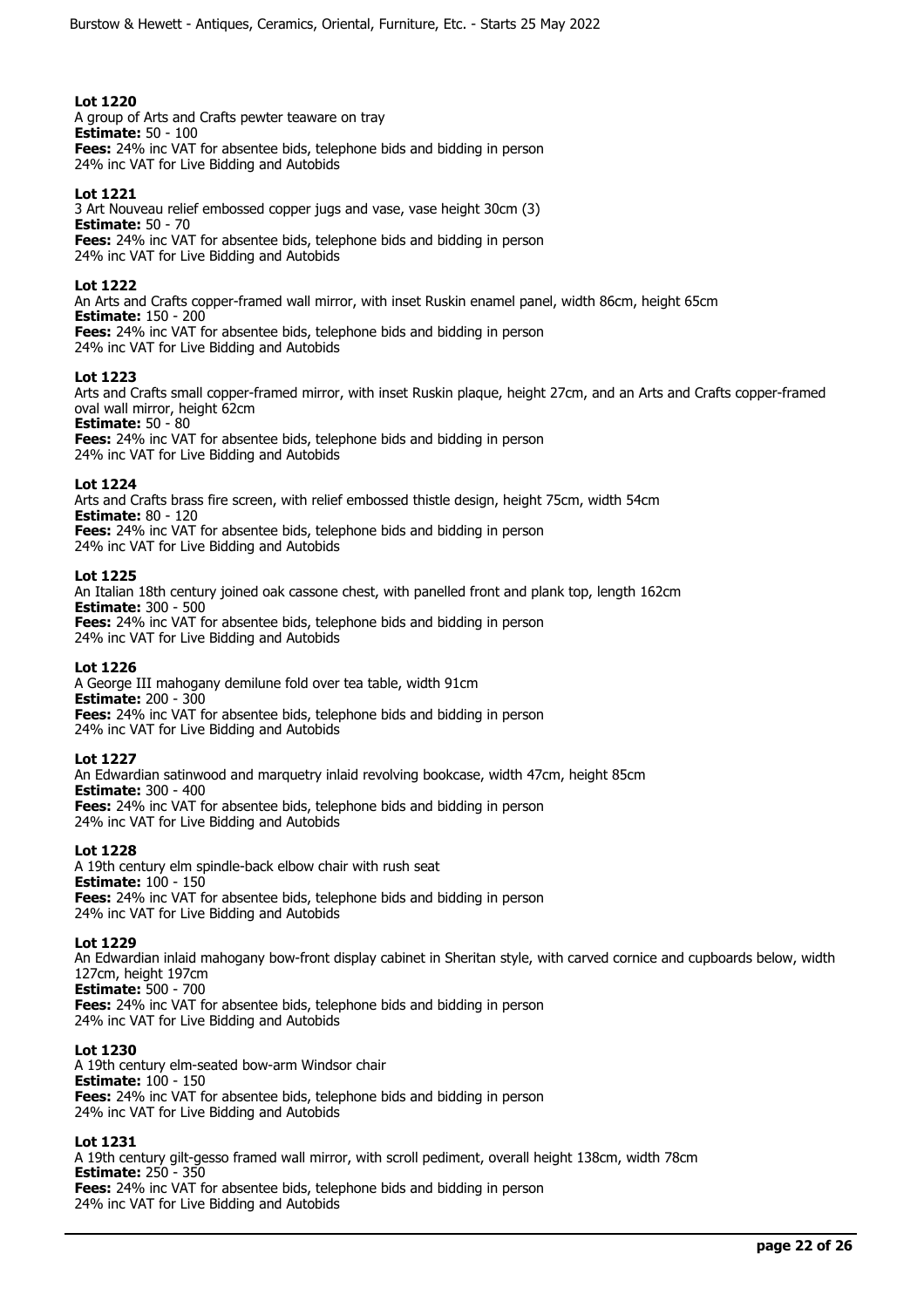An impressive 19th century Neo-Classical design walnut 2-door cupboard, the 2 finely carved and panelled doors decorated with satyrs and lion masks flanked by Classical figure pilasters, central frieze drawer below with finely carved columns and platform base, width 130cm, depth 51cm, height 176cm

**Estimate:** 1000 - 2000

**Fees:** 24% inc VAT for absentee bids, telephone bids and bidding in person 24% inc VAT for Live Bidding and Autobids

# **Lot 1233**

A 19th century walnut-framed stool of rectangular form, with relief carved frieze and cabriole legs, linen upholstery with embroidered monogram, 73cm x 48cm

**Estimate:** 200 - 250

**Fees:** 24% inc VAT for absentee bids, telephone bids and bidding in person 24% inc VAT for Live Bidding and Autobids

## **Lot 1234**

An impressive George III flame veneer mahogany bureau bookcase, with bevel mirror panelled cupboards above, original brass drop handles, and fitted interior with candle slides, width 107cm, height 225cm, bureau depth 60cm **Estimate:** 2000 - 2500

**Fees:** 24% inc VAT for absentee bids, telephone bids and bidding in person 24% inc VAT for Live Bidding and Autobids

# **Lot 1235**

A Victorian window seat with cane panel, turned spindles and original casters, length 137cm **Estimate:** 150 - 200 **Fees:** 24% inc VAT for absentee bids, telephone bids and bidding in person

24% inc VAT for Live Bidding and Autobids

## **Lot 1236**

An Oriental patinated bronze seated Buddha, in modern glazed stained wood display frame, overall frame dimensions 42cm x 32cm

## **Estimate:** 50 - 100

**Fees:** 24% inc VAT for absentee bids, telephone bids and bidding in person 24% inc VAT for Live Bidding and Autobids

## **Lot 1237**

A 19th century large Sheffield plate tea tray with scroll handles, length 69cm, and a Victorian plated tray with cast border (2) **Estimate:** 80 - 120

**Fees:** 24% inc VAT for absentee bids, telephone bids and bidding in person 24% inc VAT for Live Bidding and Autobids

## **Lot 1238**

A pair of 19th century Sheffield plate wine coasters, with cast edges and turned wood bases, diameter 18cm, internal diameter 12cm

**Estimate:** 100 - 150

**Fees:** 24% inc VAT for absentee bids, telephone bids and bidding in person 24% inc VAT for Live Bidding and Autobids

## **Lot 1239**

An Australian Aboriginal woomera and a hardwood throwing club (2) **Estimate:** 50 - 100 **Fees:** 24% inc VAT for absentee bids, telephone bids and bidding in person 24% inc VAT for Live Bidding and Autobids

## **Lot 1240**

A 19th century sword bayonet, blade length 52cm, original metal scabbard, and another bayonet (2) **Estimate:** 50 - 100 **Fees:** 24% inc VAT for absentee bids, telephone bids and bidding in person 24% inc VAT for Live Bidding and Autobids

## **Lot 1241**

\*\*DESCRIPTION CHANGE\*\*Edward VII \*Infantry\* Officer's dress sword, with etched blade, by T G Phillips of Dublin, leather-covered scabbard and original leather outer case **Estimate:** 150 - 200 **Fees:** 24% inc VAT for absentee bids, telephone bids and bidding in person 24% inc VAT for Live Bidding and Autobids

# **Lot 1242**

A Simon & Halbig porcelain-headed doll with composition limbs, and another composition-headed doll (2) **Estimate:** 100 - 150 **Fees:** 24% inc VAT for absentee bids, telephone bids and bidding in person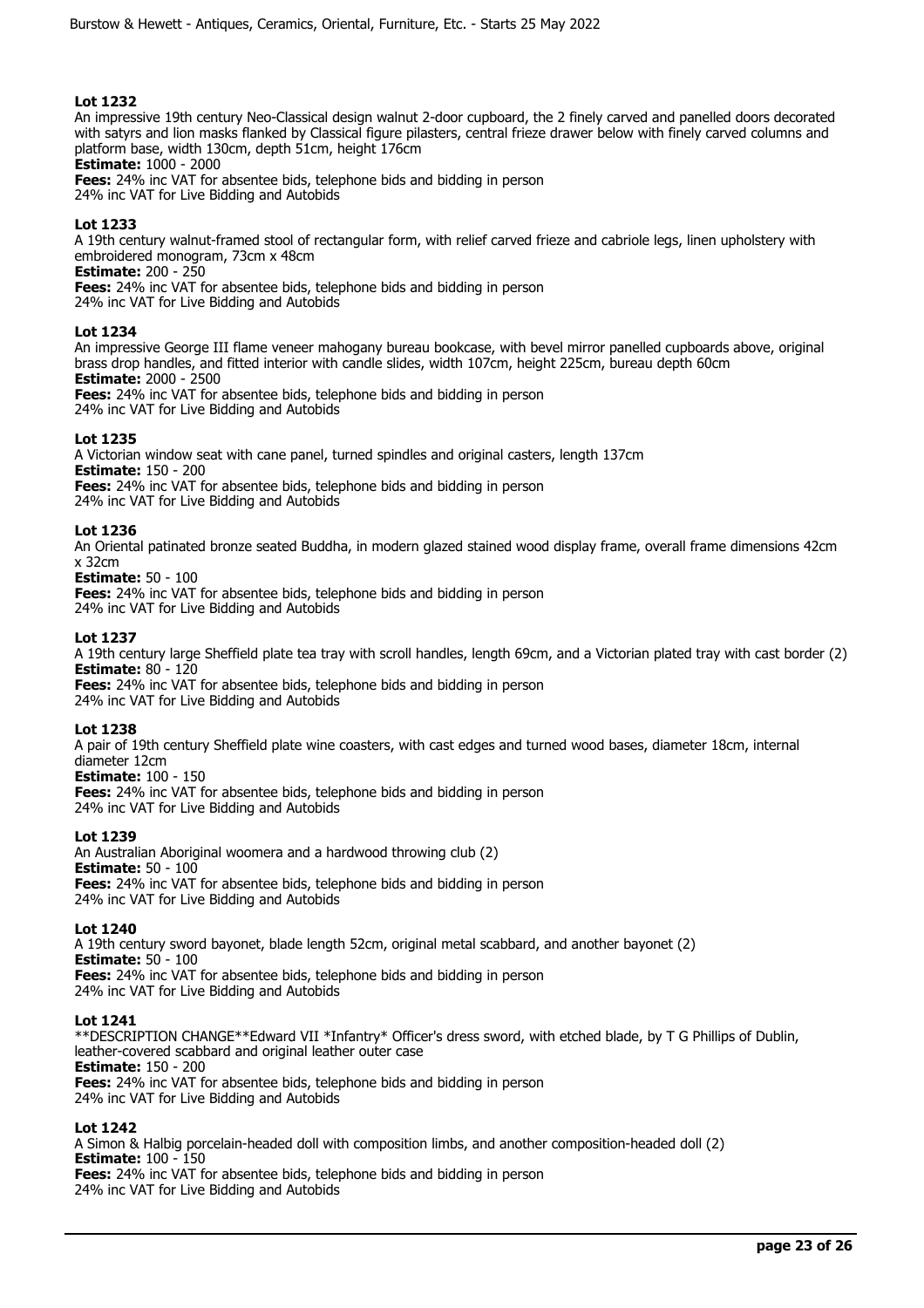The Art Of Illuminating And Missal Painting On Velum by D de Lara, 7th edition, cloth-bound **Estimate:** 50 - 70 **Fees:** 24% inc VAT for absentee bids, telephone bids and bidding in person

24% inc VAT for Live Bidding and Autobids

# **Lot 1244**

Arts and Crafts embossed copper-fronted pocket watch stand, with motif "Time and tide wait for no man", height 18cm **Estimate:** 50 - 80

**Fees:** 24% inc VAT for absentee bids, telephone bids and bidding in person 24% inc VAT for Live Bidding and Autobids

# **Lot 1245**

Patinated bronze elephant in the manner of Hagenauer, on onyx dish base, unsigned **Estimate:** 60 - 80 **Fees:** 24% inc VAT for absentee bids, telephone bids and bidding in person

24% inc VAT for Live Bidding and Autobids

# **Lot 1246**

An Edwardian crocodile skin travelling case, by Mansfield and Sons of Dublin, with original silver-topped jars, manicure items etc, hallmarks London 1905, original canvas outer case, case dimensions 41cm x 32cm x 18cm **Estimate:** 200 - 300

**Fees:** 24% inc VAT for absentee bids, telephone bids and bidding in person 24% inc VAT for Live Bidding and Autobids

# **Lot 1247**

A Victorian walnut stationery box, with original inkwell, width 30cm **Estimate:** 60 - 80 **Fees:** 24% inc VAT for absentee bids, telephone bids and bidding in person

24% inc VAT for Live Bidding and Autobids

# **Lot 1248**

A miniature Antique Ottoman travelling chest, with allover inlaid parquetry decoration, and fall-front enclosing small drawers, 18cm x 14cm, height 11cm

**Estimate:** 100 - 150 **Fees:** 24% inc VAT for absentee bids, telephone bids and bidding in person

24% inc VAT for Live Bidding and Autobids

# **Lot 1249**

A 19th century 6-shot pepperbox pistol, with engraved lock and mahogany grips, barrel length 7cm, overall length 19cm **Estimate:** 300 - 500

**Fees:** 24% inc VAT for absentee bids, telephone bids and bidding in person 24% inc VAT for Live Bidding and Autobids

# **Lot 1250**

An Iranian 22ct gold Pahlavi coin, unmarked gold pendant mount, gross weight 25.4g **Estimate:** 600 - 800 **Fees:** 24% inc VAT for absentee bids, telephone bids and bidding in person 24% inc VAT for Live Bidding and Autobids

# **Lot 1251**

2 gold half sovereigns, 1910 and 1911 **Estimate:** 250 - 300 **Fees:** 24% inc VAT for absentee bids, telephone bids and bidding in person 24% inc VAT for Live Bidding and Autobids

# **Lot 1252**

A group of various coins **Estimate:** 50 - 70 **Fees:** 24% inc VAT for absentee bids, telephone bids and bidding in person 24% inc VAT for Live Bidding and Autobids

# **Lot 1253**

1930 George V crown **Estimate:** 50 - 70 **Fees:** 24% inc VAT for absentee bids, telephone bids and bidding in person 24% inc VAT for Live Bidding and Autobids

# **Lot 1254**

A Chinese Shoushan artist's seal, a carved jade tablet with calligraphy, a carved jade roundel and jade fruit (5) **Estimate:** 50 - 100 **Fees:** 24% inc VAT for absentee bids, telephone bids and bidding in person 24% inc VAT for Live Bidding and Autobids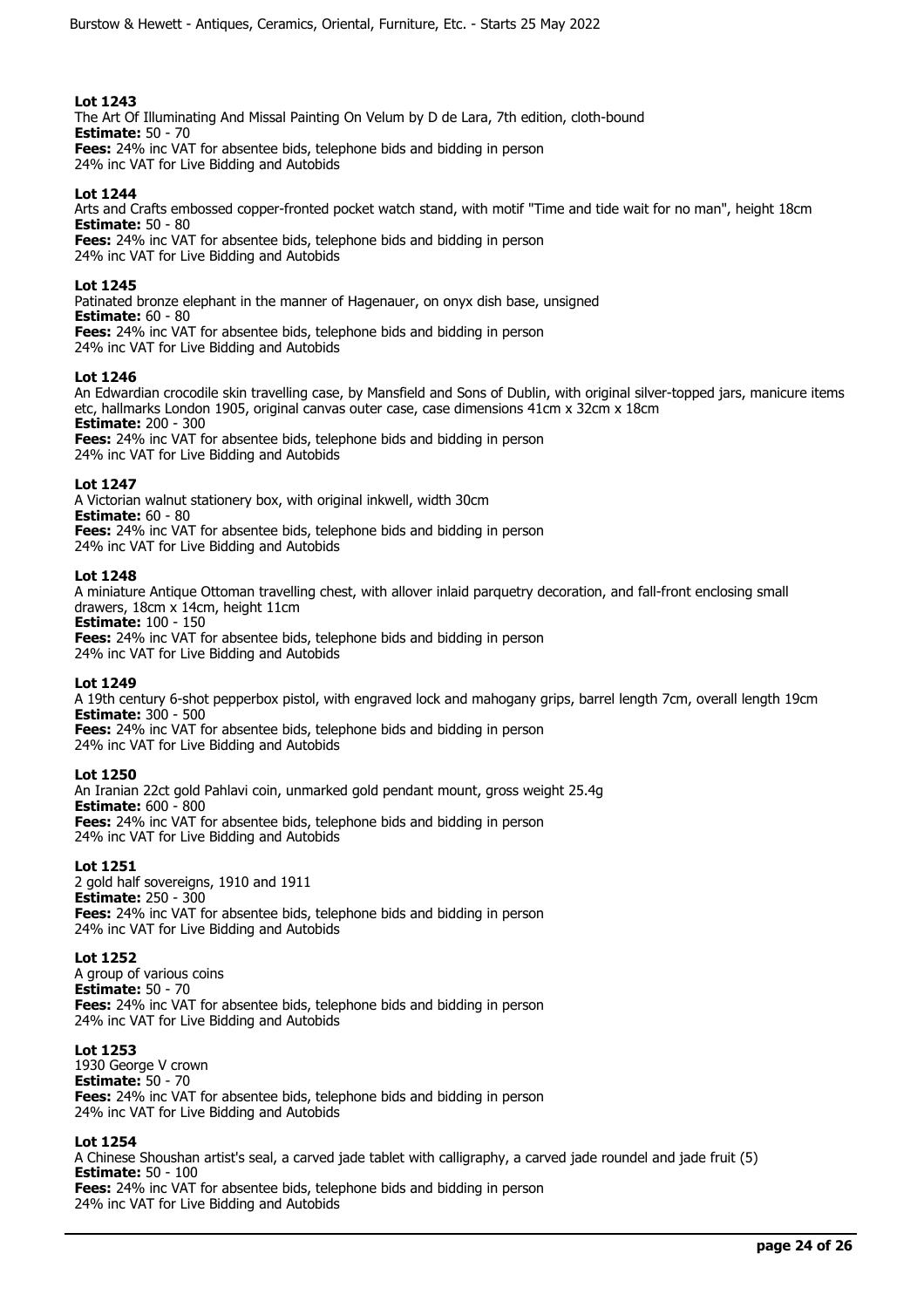A 19th century rosewood wheel barometer, with inlaid mother-of-pearl marquetry birds and flowers, engraved silver dials signed Canova of Halesworth, height 100cm

**Estimate:** 100 - 200 **Fees:** 24% inc VAT for absentee bids, telephone bids and bidding in person

24% inc VAT for Live Bidding and Autobids

# **Lot 1256**

A fine quality 18th century triple-glass over mantel mirror, with 4 high relief hardwood pilasters depicting Classical and mythical figures, width 120cm, height 95cm **Estimate:** 4000 - 6000

**Fees:** 24% inc VAT for absentee bids, telephone bids and bidding in person

24% inc VAT for Live Bidding and Autobids

# **Lot 1257**

A Meissen porcelain figure of a flower seller, height 18cm **Estimate:** 100 - 150 **Fees:** 24% inc VAT for absentee bids, telephone bids and bidding in person 24% inc VAT for Live Bidding and Autobids

# **Lot 1258**

A 19th century miniature watercolour on paper, portrait of a gentleman, inscribed verso John Downman (1750 - 1824), brass-mounted ebonised frame, frame dimensions 14cm x 12cm **Estimate:** 100 - 150

**Fees:** 24% inc VAT for absentee bids, telephone bids and bidding in person 24% inc VAT for Live Bidding and Autobids

## **Lot 1259**

19th century miniature painting on ivory, portrait of a lady, signed Levy, brass-mounted ebonised frame, overall frame dimensions 15cm x 12.5cm

**Estimate:** 100 - 150

**Fees:** 24% inc VAT for absentee bids, telephone bids and bidding in person 24% inc VAT for Live Bidding and Autobids

## **Lot 1260**

Early 19th century miniature painted portrait on ivory, of a gentleman in a yellow waistcoat, unsigned, inscribed verso Rev. John Stevens Phillott (1776 - 1837), brass-mounted ebonised frame, overall 13cm x 11cm **Estimate:** 100 - 150

**Fees:** 24% inc VAT for absentee bids, telephone bids and bidding in person 24% inc VAT for Live Bidding and Autobids

# **Lot 1261**

19th century miniature painted portrait of a boy, unsigned in brass-mounted ebonised frame, overall 14cm x 12cm **Estimate:** 50 - 100

**Fees:** 24% inc VAT for absentee bids, telephone bids and bidding in person 24% inc VAT for Live Bidding and Autobids

# **Lot 1262**

A pair of miniature painted portraits on ivorine, unsigned, in ornate cast-brass frames, overall height 18cm **Estimate:** 100 - 150 **Fees:** 24% inc VAT for absentee bids, telephone bids and bidding in person 24% inc VAT for Live Bidding and Autobids

# **Lot 1263**

A group of miniature portrait prints (7) **Estimate:** 50 - 100 **Fees:** 24% inc VAT for absentee bids, telephone bids and bidding in person 24% inc VAT for Live Bidding and Autobids

## **Lot 1264**

A hand coloured miniature portrait print of Napoleon Bonaparte, in relief moulded ebonised frame, overall 15cm x 13cm **Estimate:** 50 - 80 **Fees:** 24% inc VAT for absentee bids, telephone bids and bidding in person 24% inc VAT for Live Bidding and Autobids

# **Lot 1265**

A group of miniature portrait prints (4) **Estimate:** 50 - 70 **Fees:** 24% inc VAT for absentee bids, telephone bids and bidding in person 24% inc VAT for Live Bidding and Autobids